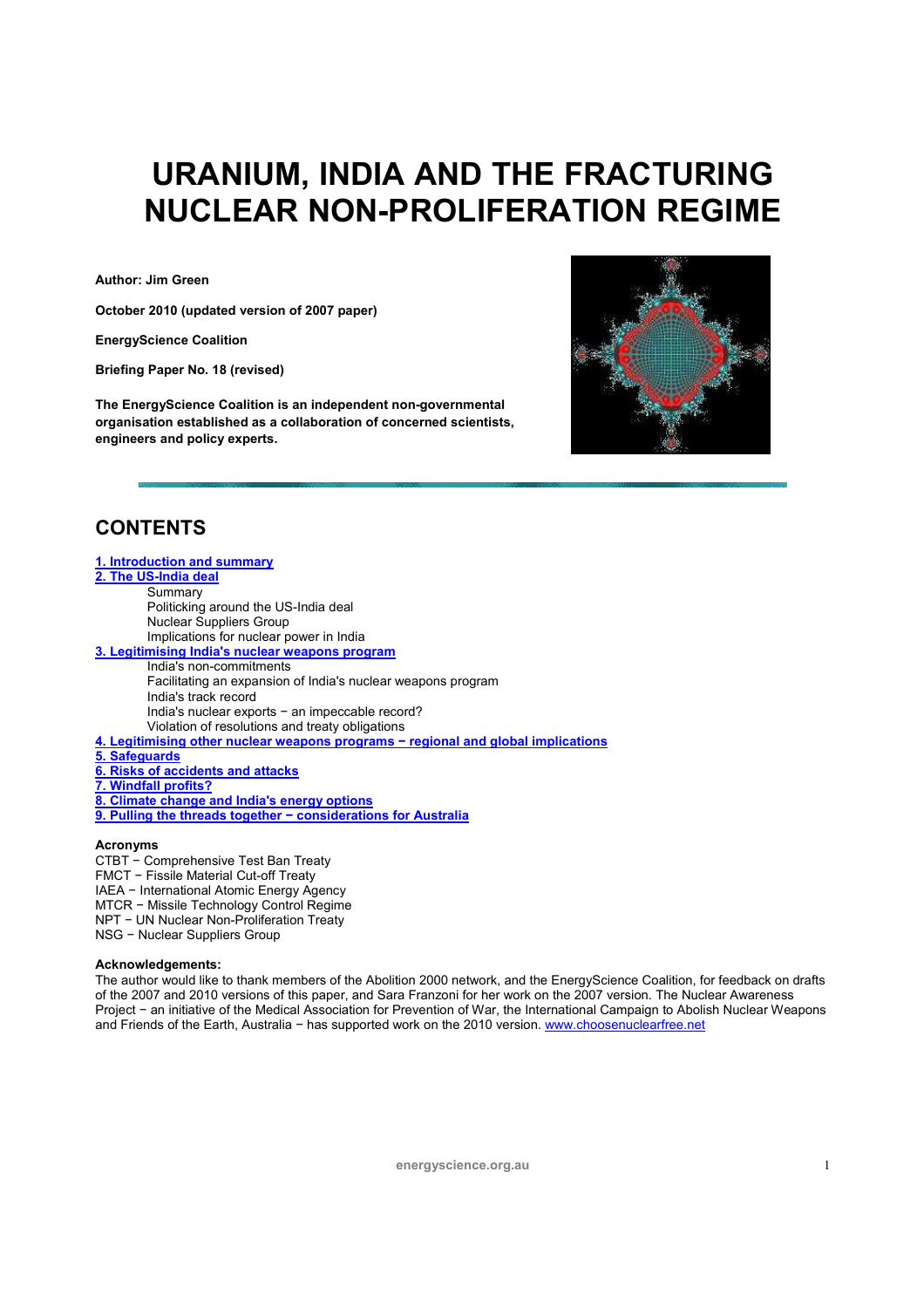# **1. INTRODUCTION AND SUMMARY**

The Federal Labor Government is under pressure to overturn policy banning the export of uranium to India. However a policy reversal would be controversial because India is a nuclear weapons state that has not signed the Nuclear Non-Proliferation Treaty (NPT). This debate has important implications regarding Australia's professed leadership on nuclear weapons nonproliferation and disarmament.

The former Coalition Government reversed its previous policy of banning uranium sales to India in August 2007, but lost office three months later. The Labor Government has upheld binding Labor Party platform policy<sup>1</sup> of prohibiting uranium exports to countries that refuse to sign the NPT (India, Pakistan, Israel) or to North Korea (which pulled out of the NPT).

As Leader of the Opposition in August 2007, Kevin Rudd said: "I believe we've got no alternative but to do that [reverse the Howard government's decision to approve uranium sales to India]. I realise that's a very difficult thing to do, but we have a principle when it comes to this country's foreign policy engagement with the world which is this: We respect the Nuclear Non-Proliferation Treaty and the [International Atomic Energy Agency] because we've got to prevent nuclear weapons proliferation in our own region, in our own neighbourhood and our own backyard. No one in Australia wants a nuclear arms race aided by us in the Indian sub-continent or between India and China because we've failed to properly ensure the upholding of the NPT and the IAEA safeguards regime under it."<sup>2</sup>

However the Labor government has supported the US-India deal − which opens up civil nuclear trade with India − in the 46 nation Nuclear Suppliers Group and the IAEA. Some argue that this is a contradiction that can only be resolved by a change in uranium policy. However a more appropriate course of action would be for both major parties to commit to strengthening rather than weakening the fracturing nuclear non-proliferation and disarmament regime. To that end, Australia needs to maintain the ban on uranium sales to non-NPT states, to work internationally to re-establish that norm, and to be more pro-active in other areas such as policy on uranium supply to 'declared' nuclear weapons states flouting their disarmament obligations under the NPT.

The debate over proposed uranium exports to India needs to consider several key issues including:

1. Claimed economic and environmental benefits.

2. The possibility of securing non-proliferation and disarmament concessions from India.

3. The adequacy of safeguards.

4. Whether uranium sales would strengthen or weaken the global nuclear weapons non-proliferation and disarmament regime and Australia's claim to be a strong supporter of nuclear non-proliferation and disarmament.

Claims made about the benefits of allowing uranium sales to India do not stand up to scrutiny because:

\* Export revenue would be negligible in the short-term, and at best modest in the longer term.

\* Claims made about the environmental benefits of nuclear power ignore the enormous potential to pursue clean energy options in India through renewable energy and energy conservation.

\* Claims that Australia should sell uranium to India because of India's 'strategic importance' ignore the strategic importance of Pakistan (which resents the preferential treatment given to India), the strategic importance of regional stability, and the strategic importance of the global nuclear non-proliferation regime.

As for the problems with civil nuclear trade with India, this discussion needs to be considered in the light of the 2008 nuclear cooperation agreement struck between the US and India that permits civil nuclear trade between the two countries. Related agreements in the Nuclear Suppliers Group and the International Atomic Energy Agency have made it possible for other countries to follow the lead of the US. Several countries have since taken steps to initiate nuclear trade with India, including France, Russia, Canada, and the UK.

Proponents of the US-India deal promised non-proliferation and disarmament concessions and advantages, but in fact the opposite has occurred. India did commit to nuclear disarmament. India did not commit to sign the Comprehensive Test Ban Treaty (CTBT). India has not stopped producing fissile (explosive) material for nuclear weapons nor has it committed to doing so. There is no restraint on India building new, unsafeguarded reactors or other facilities for its weapons program. India did not commit to comprehensive safeguards. India will be able to divert more of its own uranium to weapons and the net result of the US-India deal has been to boost India's capability to produce fissile material for weapons.

Proponents of the agreement have resorted to dishonest arguments. These include the claim that India's 'moratorium' on nuclear tests is a victory although it was in place before the US-India negotiations and is clearly no substitute for signing and ratifying the CTBT. India's willingness to separate its peaceful and military programs is portrayed as a successful outcome, but it does not constrain India's nuclear weapons program in any way and is part of a process which legitimises India's weapons program and facilitates its expansion.

 $\overline{a}$ 1 <www.alp.org.au/sites/default/files/downloads/chapter\_3.pdf> 2

<sup>&</sup>lt;sup>2</sup> ABC Lateline, 16 August 2007, <www.abc.net.au/lateline/content/2007/s2007343.htm>.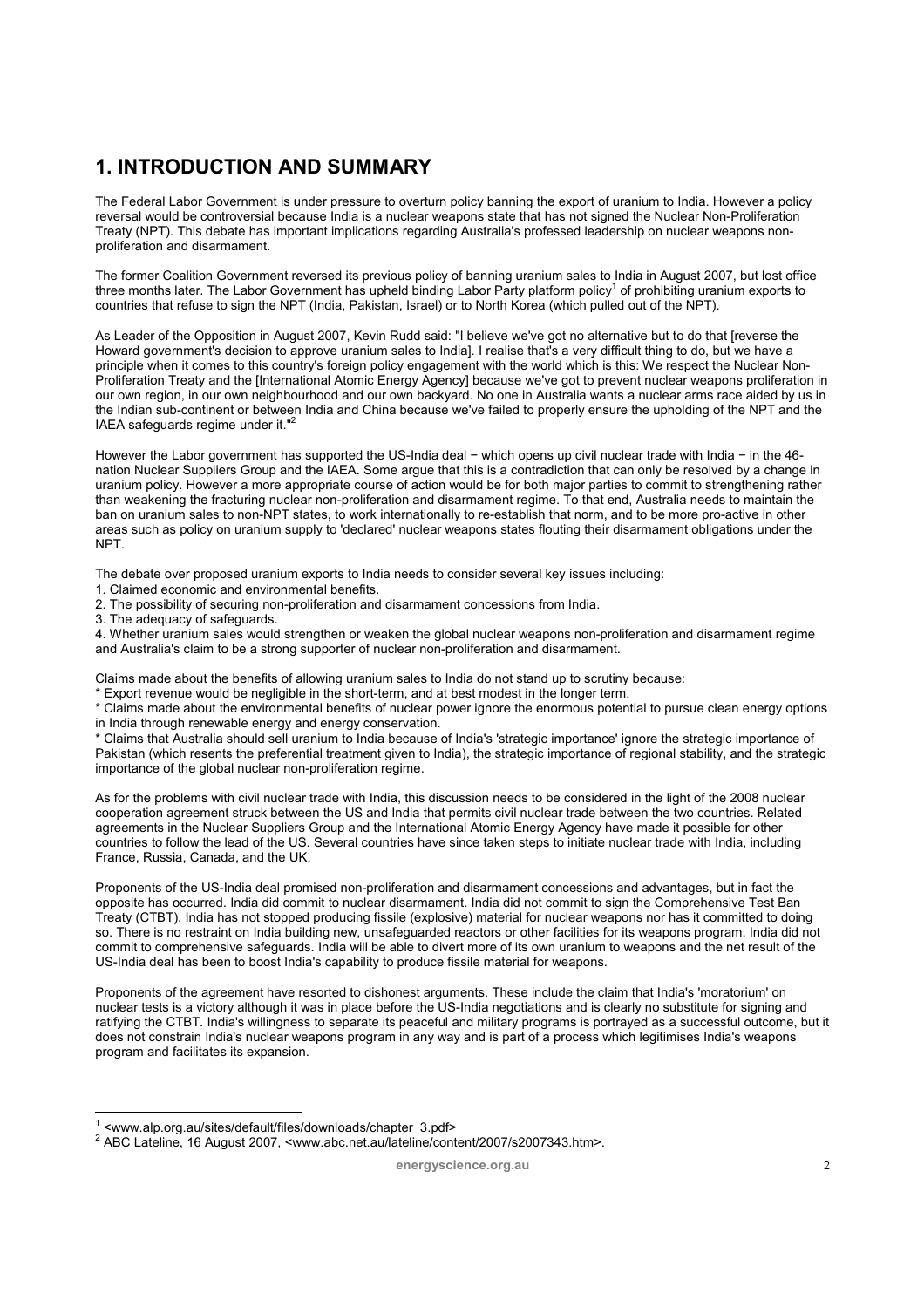The events set in motion by the opening up of nuclear trade with India have been disastrous from a non-proliferation standpoint. They have led to an escalating nuclear arms race between India and Pakistan, and a weakening of the global non-proliferation and disarmament regime which others are now exploiting (e.g. China's plan to supply reactors to Pakistan). Another serious problem is that the precedent set by nuclear trade with India increases the risk of other countries pulling out of the NPT, and building nuclear weapons with the expectation that civil nuclear trade would continue.

There is no realistic possibility of meaningful concessions from India − such as CTBT ratification and a moratorium on the production of fissile materials for weapons − in the context of negotiations over the supply of Australian uranium. That can be said categorically given that no meaningful concessions were given by India during the US-India negotiations.

India's safeguards agreement with the IAEA leaves a great deal to be desired. Safeguards will be tokenistic and apply only to that part of the nuclear program that India considers surplus to its military 'requirements'. Safeguards would provide very little confidence that Australian uranium remained in peaceful use. Moreover, even if a rigorous safeguards regime was in place, that would in no way undo the damage done by opening up civil nuclear trade with non-NPT states.

Nor would a rigorous safeguards regime address another key problem: uranium exports to India freeing up domestic reserves for weapons production. K. Subrahmanyam, former head of the India's National Security Advisory Board, has said that: "Given India's uranium ore crunch and the need to build up our minimum credible nuclear deterrent arsenal as fast as possible, it is to India's advantage to categorize as many power reactors as possible as civilian ones to be refueled by imported uranium and conserve our native uranium fuel for weapons grade plutonium production."

If the Government wants to do its part to reverse the fracturing of the nuclear non-proliferation regime, maintaining its ban on uranium sales to non-NPT countries is a necessary starting point. The Government also ought to work internationally to reestablish the norm that countries outside the NPT – as well as those NPT signatories that are flouting their disarmament obligations – are not eligible for nuclear trade.

Australia would certainly not be alone in seeking to preserve what remains of the principle that non-NPT states are excluded from civil nuclear trade. During the 2010 NPT Review Conference, the 118 nations of the Nonaligned Movement complained that the US-India agreement had given a non-NPT state more benefits than NPT parties and argued that comprehensive, fullscope safeguards ought to be a requirement for nuclear supply.

The choice for Australia is this: we can stand with the vast majority of nations in upholding and attempting to strengthen the fragile nuclear non-proliferation and disarmament regime, or we can stand with those who continue to undermine it.

# **2. THE US-INDIA DEAL**

### **Summary**

The US-India deal − concluded in 2008 after three years of negotiation − allows US companies to sell reactors, enriched uranium fuel and potentially other nuclear facilities for India's civil nuclear program.

Under the deal, India will separate its civil nuclear program from its weapons program. It is left to India's discretion to decide which facilities are to be included in its civil program (and therefore subject to safeguards). There will be no attempt to separate milion restance and to be an extra milion in the connel – R. Chidambaram, chief scientific adviser to the India government, said in 2007: "But we are not firewalling between the civil and military programmes in terms of manpower or personnel. That's not on."4

A total of 14 reactors will be subject to IAEA safeguards inspections by 2014, of which six are already subject to safeguards (four of them operating, two under construction). Other facilities to be safeguarded include three heavy water production plants (leaving at least two beyond the scope of safeguards) and two spent fuel storage facilities that contain spent fuel from the safeguarded reactors.

India's remaining eight power reactors, all its research reactors, the plutonium-fuelled fast breeder reactor program, reprocessing and enrichment facilities will remain beyond the scope of safeguards. India reserves the right to classify any future reactors as civilian or military (although supplier states can make sales contingent on the application of IAEA safeguards).

The precedent set by the US-India deal has encouraged some countries to initiate national policy processes and bilateral discussions to enable nuclear trade with India (e.g. USA, France, Russia, Japan, Canada, UK, Argentina, Kazakhstan, and Namibia)<sup>5</sup>, while other countries (e.g. Germany, Australia) retain their policies and/or legislation prohibiting nuclear trade with

<www.nature.com/news/2009/090106/full/457134b.html>. World Nuclear Association, October 2010, Nuclear Power in India, <www.world-nuclear.org/info/inf53.html>

 3 For detail on the US-India deal see the resources posted on the Abolition 2000 US-India Deal Working Group's website, <http://cnic.jp/english/topics/proliferation/campaign/usindia.html> 4

 <sup>&</sup>lt;www.hindu.com/2007/08/10/stories/2007081056171100.htm> 5

K. S. Jayaraman and Declan Butler, 6 January 2009, Companies racing into India's nuclear market,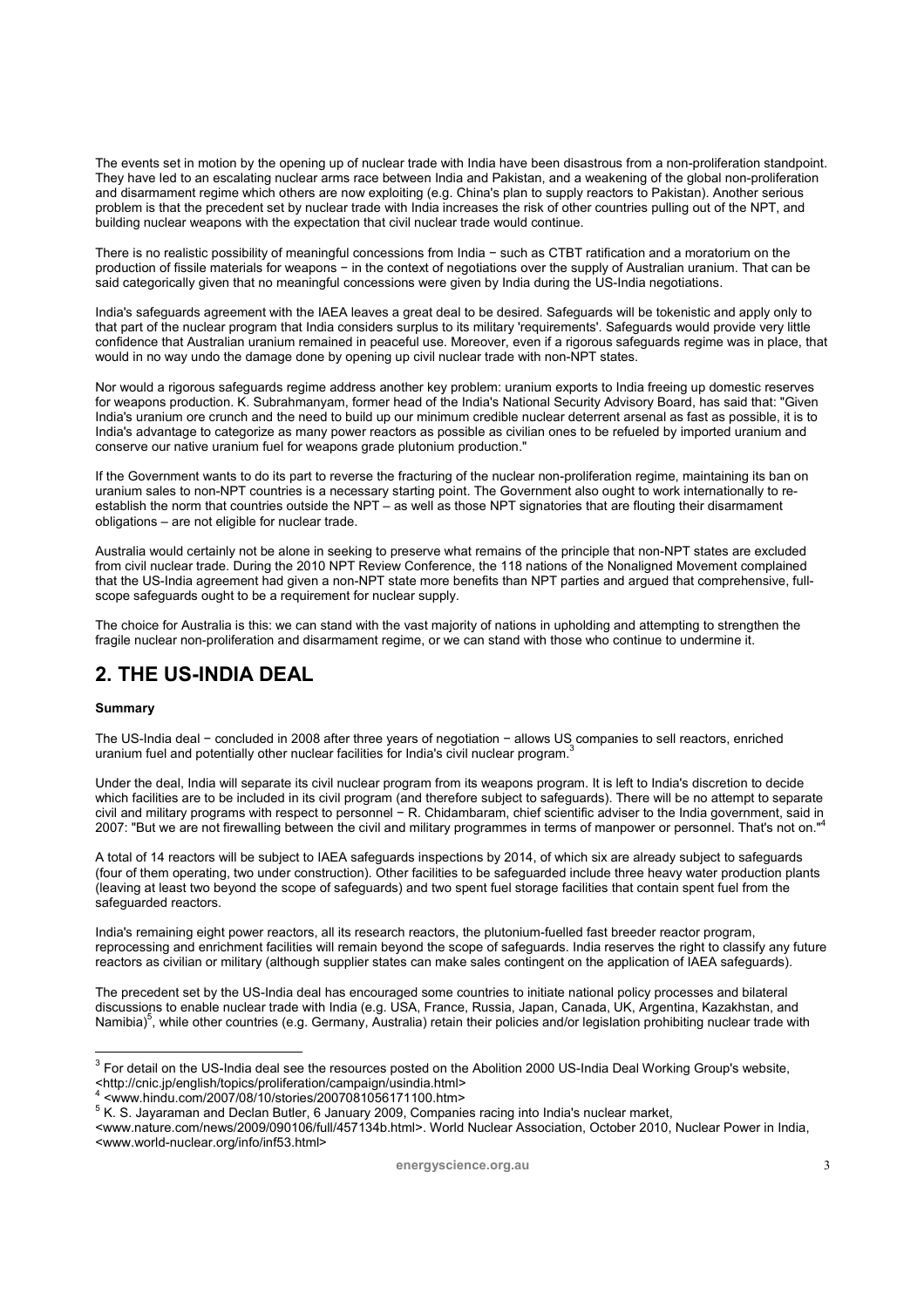non-NPT states. A few countries have already initiated nuclear trade with India while some others are considering and discussing the option. In some cases obstacles are emerging such as a disagreement between Japan and India regarding a proposed clause in a bilateral agreement which would terminate nuclear trade if India conducts further nuclear weapons tests.6

India has been pressuring nuclear exporting countries (including Australia) to 'align' their domestic policies with India's NSG exemption. There are reports of India threatening to restrict access to Indian markets, or otherwise inhibiting routine bilateral relations, unless civil nuclear trade is permitted.

#### **Politicking around the US-India deal**

Debates over the merits of the US-India deal are addressed in subsequent sections. Suffice it here to make a few comments about the politicking around the US-India deal.

The deal was and remains highly contentious; it almost led to the defeat of the Indian government.

There was strong corporate pressure in the US to conclude a deal.<sup>7</sup> Condoleezza Rice said in 2006: "At its core, our initiative with India is not simply a government-to-government effort. It was crafted with the private sector firmly in mind."

Mian and Ramana point to broader strategic considerations: "Recruiting India may help reduce the immediate costs to the United States of exercising its military, political, and economic power to limit the growth of China as a possible rival. ... India is seen as a major prize, and support for its military buildup and its nuclear complex seems to be the price the Bush administration is willing to pay. This goal is, it seems, to be pursued regardless of how it will spur the spiral of distrust, political tension, and dangerous, costly, and wasteful military preparedness between the United States and China, between China and India, and between India and Pakistan."

#### **Nuclear Suppliers Group**

The NSG was formed in the 1970s as a direct result of India's 1974 nuclear weapons test, which used plutonium produced in a Canadian-supplied research reactor and violated India's promise to use the reactor for peaceful purposes only. In September 2008, the NSG agreed to exempt India from the NSG policy banning trade with countries which do not have full-scope safeguards.

The Australian-led International Commission on Nuclear Non-proliferation and Disarmament noted in a 2009 report: "The NSG's credibility has been put most at risk by its decision in September 2008 to exempt India from rules barring nuclear cooperation with states outside the NPT that do not accept international safeguards on all of their nuclear facilities. The United States and India instigated this change, strongly encouraged by France and Russia, which welcomed the opportunity for nuclear commerce with India. Any one of the NSG's 46 member states could have blocked the exemption, because the group operates by consensus. Several wanted to, but none did, due largely to commercial interests in India and political pressure from the<br>United States." <sup>10</sup>

Reflecting widespread disappointment at the failure to secure meaningful commitments from India, even among NSG countries that agreed to exempting India from NSG guidelines, German foreign ministry spokesperson Jens Ploetner said on 8 September 2008: "There were several countries that put critical questions to India, but also the United States, about how this arrangement is compatible with the common goal of nuclear non-proliferation. ... It is not an ideal solution. The negotiations were very difficult and we cannot say that we could not have imagined something better."

Johan Bergenäs from the James Martin Center for Nonproliferation Studies explored the politicking around the NSG decision:<sup>12</sup>

*"During NSG deliberations on September 4-6 [2008], as well as during a previous meeting in August, a small number of states, including Austria, Ireland, the Netherlands, New Zealand, Norway, and Switzerland, proposed amendments*  to the Indian exemption. These amendments included termination of nuclear exports to India in the case of a nuclear

<sup>&</sup>lt;u>.</u><br><sup>6</sup> The Japan Roadblock to Nuclear Cooperation, 28 October 2010,

<sup>&</sup>lt;http://online.wsj.com/article/SB10001424052702303362404575579493748766302.html> 7

J. Sri Raman, 1 October 2009, The U.S.-India nuclear deal--one year later, <www.thebulletin.org/web-edition/features/the-usindia-nuclear-deal-one-year-later>

<sup>&</sup>lt;sup>8</sup> Subrata Ghoshroy, October 2008, The Real Story Behind the U.S.-India Nuclear Deal, <www.alternet.org/story/103313><br><sup>9</sup> Zia Mian and M. V. Ramana, January/February 2006, Wrong Ends, Means, and Needs: Behind the U.S. Nuc India, Arms Control Today, <www.armscontrol.org/act/2006\_01-02/JANFEB-IndiaFeature><br><sup>10</sup> International Commission on Nuclear Non-proliferation and Disarmament, 2009, Eliminating Nuclear Threats, A Practical

Agenda for Global Policymakers, <www.icnnd.org>

<sup>11</sup> Germany Grudgingly Accepts Landmark Nuclear Deal with India, 9 September 2008, <www.dwworld.de/dw/article/0,,3629002,00.html>

<sup>&</sup>lt;sup>2</sup> Johan Bergenäs, October 2008, White Knight States Deviate from Long Held Nonproliferation Ideals as Nuclear Suppliers Group Approves Waiver, WMD Insights, <www.wmdinsights.com/I27/I27\_G2\_WhiteKnightStates.htm>.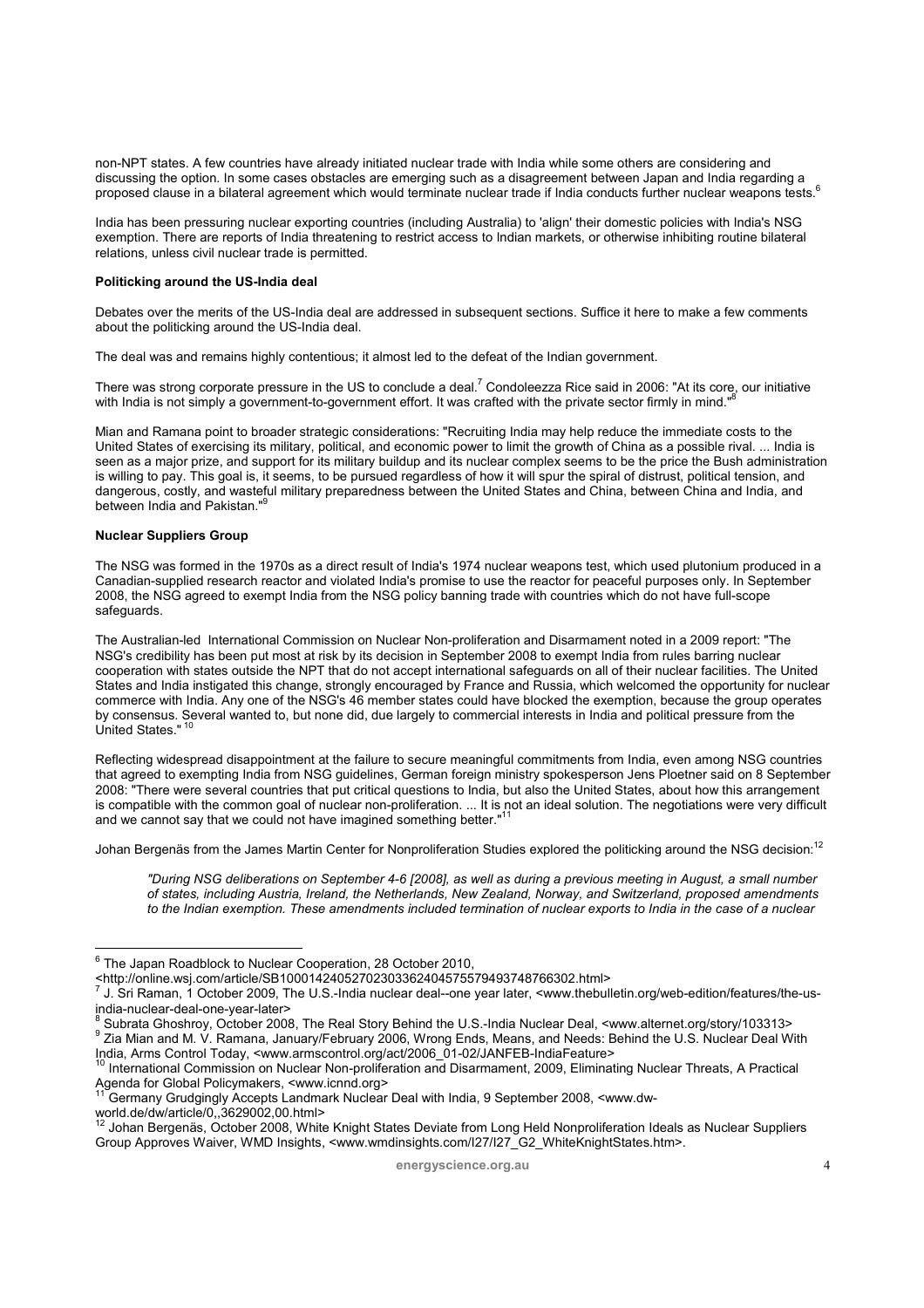*weapons test, and prohibition of the export of items to India related to uranium enrichment, spent fuel reprocessing, and production of heavy water. ...* 

*"Four NSG countries – Australia, Canada, Japan, and Sweden – despite being considered "White Knights" because of their admirable record on nonproliferation and disarmament, did not join the six countries that asked for amendments to the exemption. Their inaction and their reasoning for joining the NSG consensus came under close scrutiny and*  were fiercely criticized by domestic political opposition, foreign and local observers, and nonproliferation and *disarmament groups in their respective countries. ...* 

*"France, Germany, Russia, the UK, and Brazil appear to have prioritized economic benefits over costs to the nonproliferation regime when supporting the Indian NSG waiver. South Africa's allegiance to its fellow NAM [Non-Aligned Movement] member seems to have trumped its commitment to the NPT. Insofar as Austria, Ireland, the Netherlands, New Zealand, Norway, and Switzerland are concerned, these countries apparently could not withstand the Bush and Singh administrations' onslaught of pressure and maneuvering over an extended period of time, including lobbying visits, letter-writing, and last minute phone calls. These six states would have needed the support from other White Knights in order to influence the outcome in the NSG. It is possible, however, that these countries' resistance led to the agreements that were initially beyond public knowledge.* 

*"The White Knights – Australia, Canada, Japan, and Sweden – wrestled with competing priorities, including balancing relations and responsibilities toward allies, economic interests, foreign policy goals, and long-held nonproliferation and disarmament ideals. In the end, the latter did not triumph, which provided an opportunity for domestic political opposition and other groups to point out the foreign policy inconsistencies that their stands represented. Future decisions on nonproliferation and disarmament will tell if these four countries' inaction in the NSG represent a fundamental change in their views on these subjects. At least for now, these four states' credibility and ability to speak up against proliferation and for disarmament have diminished.* 

*"The NSG exemption is admittedly a landmark victory for both Prime Minister Singh and President Bush. Considering the potential damage the exemption and the U.S.-India deal could do to the nonproliferation regime, however, and especially its flagship treaty, it might turn out that in the longer run Washington and New Delhi have achieved – with the active support, tacit agreement, and reluctant approval of other NSG states – a Pyrrhic victory."* 

Australia made no effort to attempt to strengthen the deal or to limit the damage to the NPT and the non-proliferation regime more generally. Then foreign minister Stephen Smith said Australia did not "put any reservations or support any changes to the<br>arrangement".<sup>13</sup> Smith cited three broad reasons for the NSG's granting of a waiver to India: commitment to disarmament and its "rise as a global power".<sup>14</sup>

Then Prime Minister Kevin Rudd said in Parliament on 26 November 2009: "... the Australian government was exceptionally supportive and constructive in the negotiation of that process through the Nuclear Suppliers Group when a range of additional countries in fact were not." A more constructive approach would have been to join with those countries attempting to achieve improvements to the US-India proposals.

Australia also supported the India-specific safeguards agreement through its position on the Board of Governors of the IAEA. There is no evidence that Australia made any attempt to strengthen the safeguards agreement.

#### **Implications for nuclear power in India**

As for the impact of the US-India deal and related events on nuclear power generation in India, Ramana notes in a December 2009 paper: $1$ 

*"The effects of the NSG waiver remain uncertain. Though the [DaE − Department of Atomic Energy's] nuclear reactor construction has been marked with time and cost overruns, overnight construction costs are cheaper than reactors sold on the international market, primarily because of lower labour costs, but also because licensing requirements are*  easier to meet. Nevertheless, nuclear electricity remains more expensive than coal-based thermal power that is and *will remain the staple source of electricity in the country. Unless foreign countries offer cheap loans for purchasing imported reactors, India is unlikely to be able to afford them. Such financing is unlikely to be a viable means for largescale expansion of nuclear power in India.* 

*"Despite media hype and continued government patronage, nuclear power is unlikely to contribute significantly to electricity generation in India for several decades. apart from the high cost of the power it produces, one important* 

 $^{13}$  Johan Bergenäs, October 2008, White Knight States Deviate from Long Held Nonproliferation Ideals as Nuclear Suppliers Group Approves Waiver, WMD Insights, <www.wmdinsights.com/I27/I27\_G2\_WhiteKnightStates.htm>. 14 India got the waiver because of its rise as global power, 11 September 2008,

<sup>&</sup>lt;http://timesofindia.indiatimes.com/India\_got\_the\_waiver\_because\_of\_its\_rise\_as\_global\_power/articleshow/3472841.cms><br><sup>15</sup> M.V. Ramana, 2009, The Indian Nuclear Industry: Status and Prospects, <www.cigionline.org/publicati series/nuclearenergyfutures>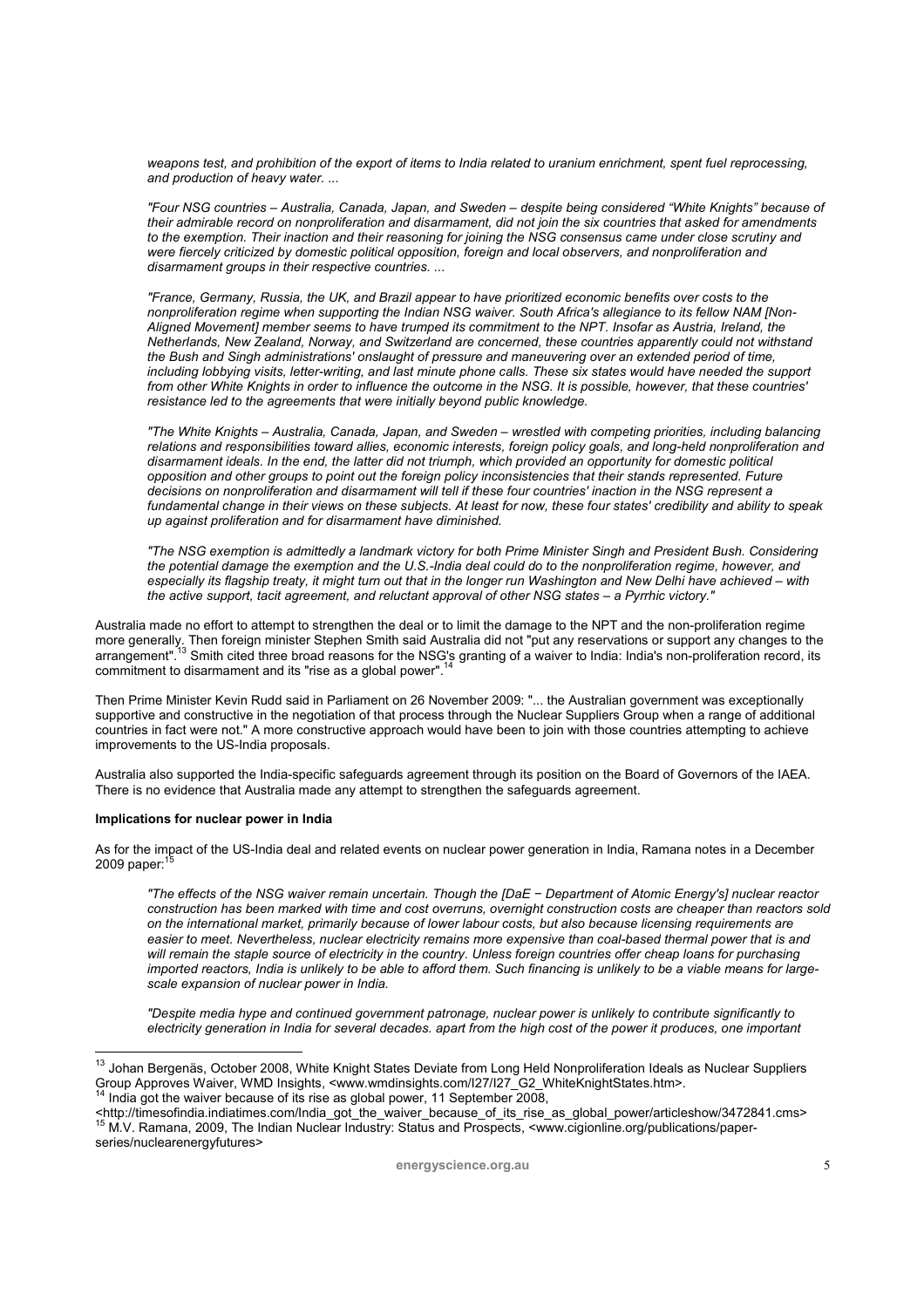*factor that will reduce the potential contribution of nuclear power even further is the reliance on breeder reactors, a technology shown to be unreliable in most countries that have experimented with them. a shift to the more reliable light water reactors might increase nuclear power's contribution to electricity generation; however, in doing so, the nuclear establishment is faced with a dilemma. On the one hand, LWRs can be imported from the West at unit costs much higher than Indian PHWRs. This would make nuclear electricity uncompetitive. On the other hand, if the DaE were to insist on local manufacture of reactor components, as a way of leveraging India's lower labour costs, many of the construction projects might proceed slowly, as has been the case in the past. In any case, nuclear power will only contribute a modest share of electricity to India's energy needs for several decades at the very least."* 

Progress is likely to be slowed by a complicated set of disputes concerning India's Civil Nuclear Liability Act, enacted in August 2010.<sup>16</sup> The legislation may make it difficult for some nuclear supply firms (especially US firms) to supply India given that the legislation does not completely indemnify suppliers. A related dispute concerns India's signing of the Convention on<br>Supplementary Compensation for Nuclear Damage on 27 October 2010.<sup>17</sup> India says its liability legislatio the Convention, while others say it is not because it does not provide for exclusive liability of facility operators. The situation is further complicated as the Convention has not entered into force and India has signed but not ratified it.

# **3. LEGITIMISING INDIA'S NUCLEAR WEAPONS PROGRAM**

A case could be argued for opening up civil nuclear trade with nuclear-armed India if strong non-proliferation and disarmament agreements were part of the deal. These might include:

an immediate, verified cessation of the production of fissile material for weapons and agreement that nuclear trade would cease immediately if India resumed the production of fissile material for weapons.

\* India ratifying the CTBT and agreement that nuclear trade would cease immediately if India resumed nuclear weapons testing.

However, no such agreements were struck. Civil nuclear trade with India, in the absence of meaningful disarmament commitments or concessions, merely legitimises and entrenches India's nuclear weapons program. Australian uranium sales would provide further legitimacy.

Some argue that nuclear disarmament is an unrealistic expectation of India. However, South Africa gave up its nuclear weapons. Three ex-Soviet states – Belarus, Ukraine, and Kazakhstan – gave up their nuclear weapons after the collapse of the Soviet Union. There are other relevant historical precedents, such as the agreement between Argentina and Brazil to abandon their pursuit of nuclear weapons in the late 1980s. And considerable progress has been made with respect to the eradication of other weapons of mass destruction, namely chemical and biological weapons.

A responsible course of action would be to aim to curb the nuclear weapons programs of India and Pakistan while working towards a longer-term goal of disarmament. The US-India deal demonstrably undermines those short-term and longer-term goals.

Supporters of the US-India deal claim that it will have an overall positive influence on global non-proliferation and disarmament initiatives but such claims are baseless.

### **INDIA'S NON-COMMITMENTS**

 $\overline{a}$ 

An August 1, 2007 media release from then foreign minister Alexander Downer states: "The US-India initiative includes commitments by India to continue its nuclear testing moratorium, work on conclusion of a Fissile Material Cut-off Treaty, and adhere to Missile Technology Control Regime and Nuclear Suppliers Group standards."

In truth, India committed to nothing − certainly nothing of substance. A July 2007 statement by the Indian Embassy states that the US-India agreement "will specifically provide that India's strategic nuclear programme ... will remain unhindered and unaffected."

The Indian Embassy noted in 2005 that under the auspices of the US-India deal it was merely reiterating previous, non-binding 'commitments': "A number of existing policies were also reiterated by India, among them a unilateral moratorium on nuclear testing, working towards conclusion of a multilateral Fissile Material Cut-off Treaty, non-transfer of enrichment and reprocessing technologies, securing nuclear materials and technology through export control, and harmonisation with MTCR and NSG guidelines."

<www.indianembassy.org/press\_release/2005/July/32.htm>.

 $16$  Siddharth Varadarajan, 22 October 2010, India resists U.S. pushback on nuclear liability,

<sup>&</sup>lt;www.hindu.com/2010/10/22/stories/2010102253960100.htm>. Liability law has put nuclear agreement in jeopardy: Burns, 21 October 2010, The Hindu, <www.thehindu.com/news/national/article841131.ece>. Indian liability bill passes lower house, 26 August 2010, <www.world-nuclear-news.org/RS\_Indian\_liability\_bill\_passes\_lower\_house\_2608101.html><br><sup>17</sup> India signs CSC, but conflict remains on liability, 28 October 2010, Nucleonics Week.<br><sup>18</sup> Indian Embassy, July 27, 20

Agreement", <www.indianembassy.org/newsite/press\_release/2007/July/10.asp>.<br>
<sup>19</sup> Indian Embassy, July 29, 2005, "Backgrounder on India-U.S. Civilian Nuclear Energy Cooperation",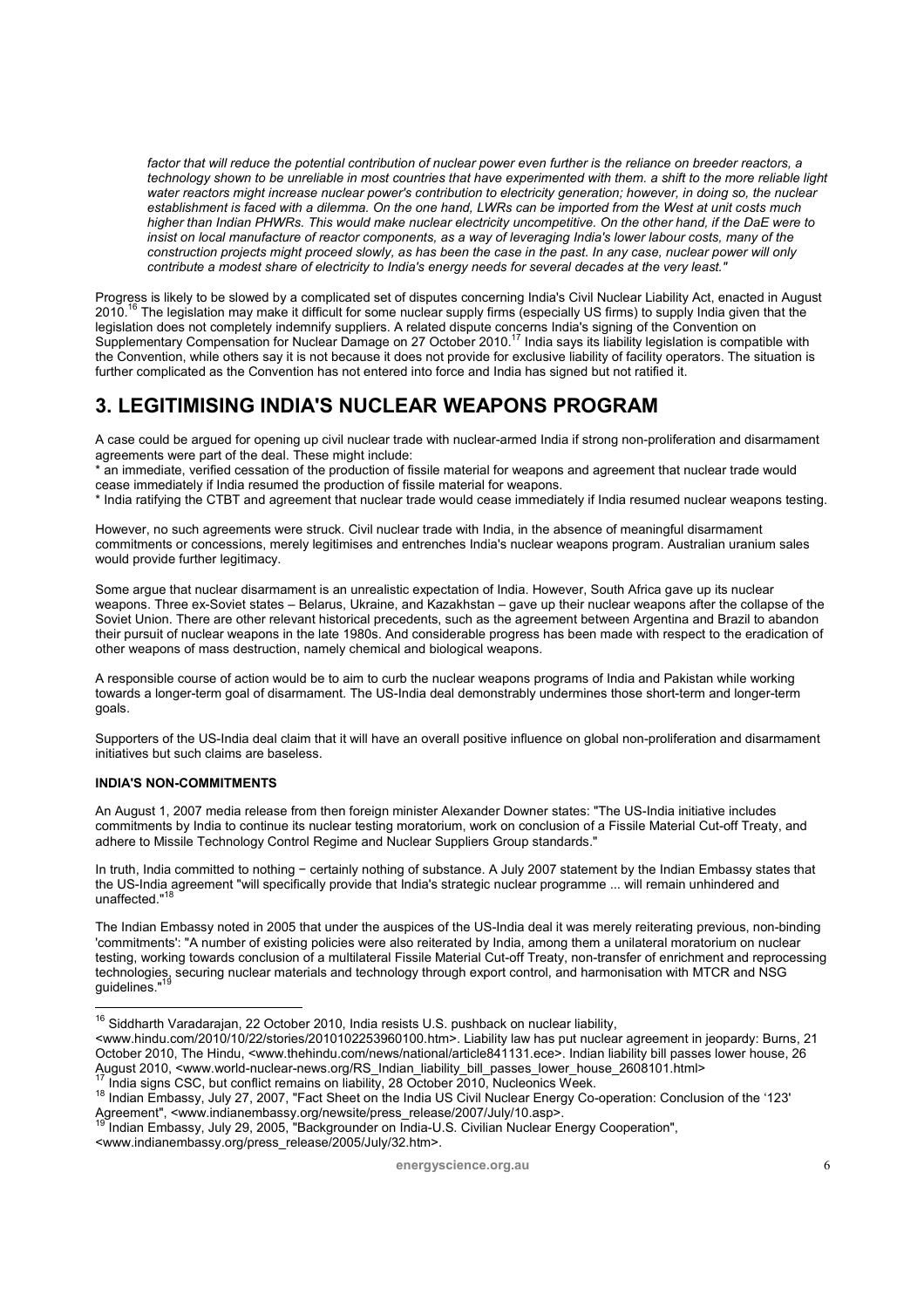Mr Downer's statement regarding NSG standards was disingenuous given that the US-India deal was itself a violation of the NSG principle of not supporting nuclear programs in non-NPT states (or more precisely, its requirement for full-scope safeguards to apply).

India's 'moratorium' on nuclear weapons testing counts for nothing given that it refuses to sign or ratify the CTBT. Mr Downer himself argued at a 2005 CTBT conference that a voluntary moratorium on testing was no substitute for CTBT ratification.

Indian national security adviser M.K. Narayan said that the US-India deal did not cover the question of nuclear tests. "This deal deals primarily with the civil nuclear cooperation. There is no reference here to detonation or to any test. So, what happens in the event of a test, we will come to that position later on."<sup>21</sup> Likewise the Indian government's chief scientific adviser states that "there is nothing in the agreement which prevents us from testing, if the government decides to test for whatever reason."

Moreover, the US-India agreement envisages joint efforts to ensure ongoing fuel supply for, and operation of, India's reactors even if US fuel supplies are terminated (e.g. as a response to India testing nuclear weapons). These include the establishment of a fuel reserve (or 'bank'), and joint efforts to convene a group of "friendly supplier countries" including Russia, France and the UK to pursue measures to restore fuel supply to India. The Arms Control Association notes that: "The fuel supply assurances that the United States is committed to giving India are not found in any other U.S. peaceful nuclear cooperation agreement, including those with parties to the NPT. In other words, with these fuel assurances the United States is giving preferential treatment to a non-NPT party that has assumed none of the obligations and burdens of the NPT."

It is claimed that the introduction of IAEA safeguards to India is a positive step. However, IAEA safeguards already applied to six reactors prior to the US-India deal. The value of extending safeguards is limited given that safeguards will only apply to that part of the nuclear program that India considers surplus to military 'requirements'.

In relation to fissile material production, Indian officials noted on 29 July 2005 that: "There is no commitment at all to cease production of fissile material ahead of the conclusion of such a multilateral [FMCT] treaty."<sup>24</sup> India's commitment to an FMCT has not been seriously tested because the negotiations have made little progress − and of course it is a commitment which sits uneasily with India's ongoing production of fissile material.

India claims that it will live up to the responsibilities of other nuclear weapons states. But all five of the 'declared' weapons states − the US, China, the UK, Russia, and France − have signed the CTBT and the UK, Russia and France have ratified it. At least four and possibly the fifth (China) have stopped producing fissile material for weapons. By contrast, India has not signed or ratified the CTBT and continues to produce fissile material.

Far from being lumbered with commitments which will curb India's nuclear weapons program, India is not even bound by the NPT disarmament obligations which apply to the five 'declared' nuclear weapons states. Those obligations are to "[declare] their intention to achieve at the earliest possible date the cessation of the nuclear arms race and to undertake effective measures in the direction of nuclear disarmament."

Rory Medcalf from the Lowy Institute argues that: "The world can no longer afford to leave [India] out of the nonproliferation and nuclear security tent ..."25 However the argument collapses given that India has made no disarmament concessions and is not bound by the NPT disarmament obligations.

Australian academic Sandy Gordon states: "It makes little sense to sell uranium to China (as Australia has agreed to do) while denying it to India. ... Now it might be argued that China is a NPT signatory and thus has certain restrictions placed upon it, which India, as a non-signatory, does not have. When we come to analyse these restrictions, however, we find that, China being a member of the N5, there are in fact none – or at least none that would not apply to India under the proposed safeguards regime. For, as discussed above, China is not constrained from testing or producing more fissionable material under any formal agreement currently in force, including the NPT."<sup>26</sup> However the five declared weapons states are bound by the disarmament provisions of the NPT; India is not.

<sup>&</sup>lt;sup>20</sup> Andy Butfoy, 20 August 2007, <www.theage.com.au/news/opinion/australia-is-backing-a-nuclearrogue/2007/08/19/1187462081031.html><br></response to the unit of the unit of the unit of the unit of the unit of the unit of the unit of the unit of the unit of the unit of the unit of the unit of the unit of the unit of the

<sup>&</sup>lt;sup>21</sup> Indian Embassy, July 27, 2007, "Fact Sheet on the India US Civil Nuclear energy Co-operation: Conclusion of the '123'<br>Agreement", <www.indianembassy.org/newsite/press\_release/2007/July/10.asp>.

 $^{22}$ Quoted in The Hindu, 10 August 2007, <www.hindu.com/2007/08/10/stories/2007081056171100.htm><br> $^{23}$  Arms Control Association, 2 August 2007, "U.S.-Indian Nuclear Agreement: A Bad Deal Gets Worse",

<sup>&</sup>lt;www.armscontrol.org/pressroom/2007/20070803\_IndiaUS.asp>. 24 Indian Embassy, July 29, 2005, "Backgrounder on India-U.S. Civilian Nuclear Energy Cooperation",

<sup>&</sup>lt;www.indianembassy.org/press\_release/2005/July/32.htm>.<br>
<sup>25</sup> Rory Medcalf, 15 April 2010, The Wall Street Journal, <www.lowyinstitute.org/Publication.asp?pid=1277><br>
<sup>26</sup> Sandy Gordon, 2007, Implications of Sale of Austral

<sup>&</sup>lt;http://fiap.flinders.edu.au/Uranium/Gordon\_Paper.pdf>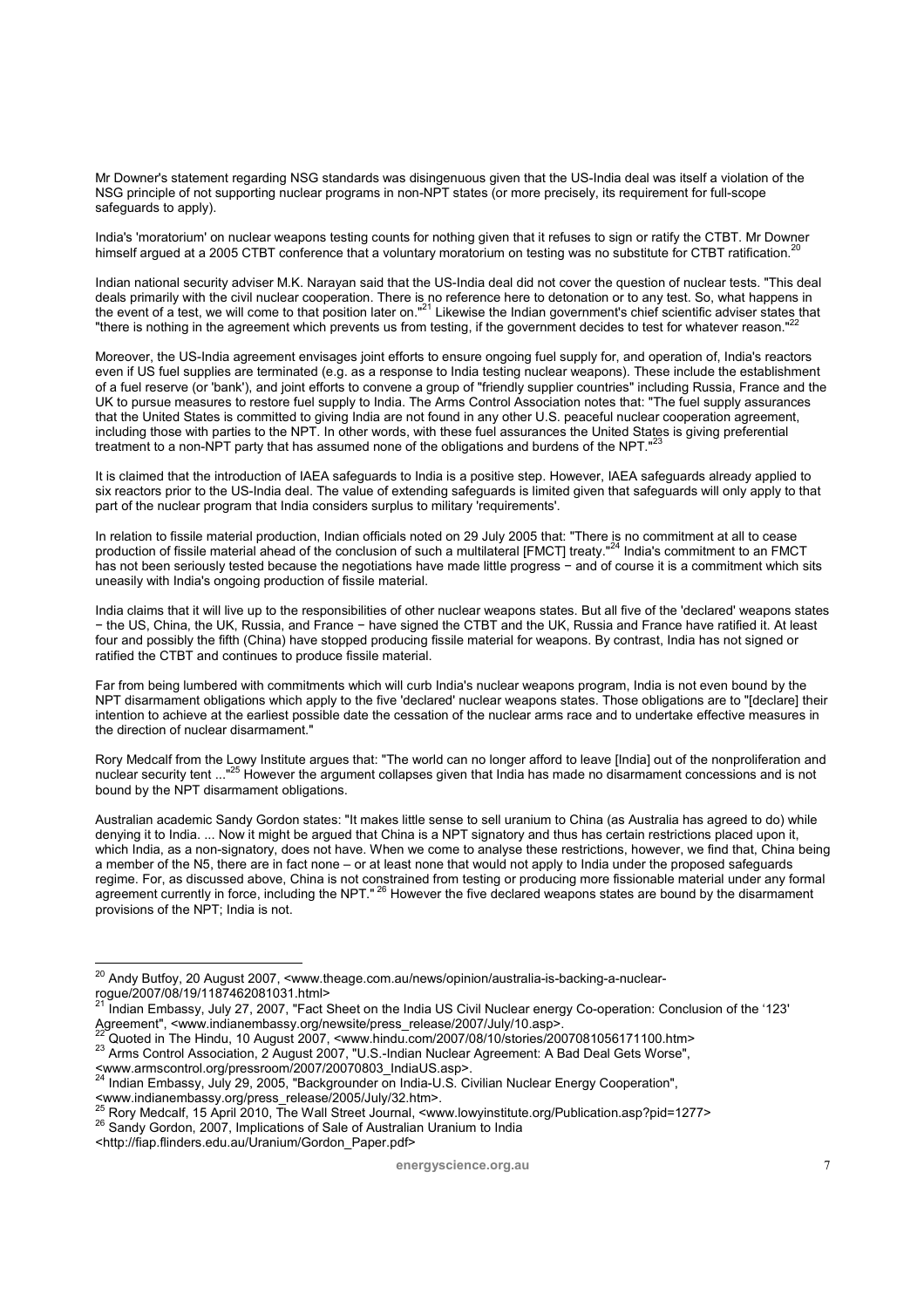Assoc. Prof. Tilman Ruff summarises: "India has not committed to nuclear disarmament, not committed to stop nuclear tests, not signed or ratified the Comprehensive Test Ban Treaty, not stopped or committed to stop production of highly enriched not signed or ratified the Comprenentive Test part Treaty, not stopped or committive to stop production or gits own uranium<br>uranium or plutonium bomb fuel, and not committed to full-scope safeguards. India will be able to to weapons. The net result of the deal will be to boost India's capability to produce fissile material for weapons."

#### **FACILITATING AN EXPANSION OF INDIA'S NUCLEAR WEAPONS PROGRAM**

As India has limited domestic reserves of uranium, there is the very real risk that uranium sales will free up domestic reserves for the production of nuclear weapons. This is a theoretical possibility with uranium exports to any nuclear weapons state, but in the case of India it is not just a possible outcome but a likely one. K. Subrahmanyam, former head of the India's National Security Advisory Board, was quoted in the Times of India on 12 December 2005 saying that: "Given India's uranium ore crunch and the need to build up our minimum credible nuclear deterrent arsenal as fast as possible, it is to India's advantage to categorize as many power reactors as possible as civilian ones to be refueled by imported uranium and conserve our native uranium fuel for weapons grade plutonium production."

India's uranium production has fallen short of its requirements at various stages in recent years. Dwindling stockpiles of previously mined and processed uranium have been used to partially meet the shortfall, but it has also been necessary to operate reactors at lower capacity. Efforts to increase production have been frustrated by public opposition. However the situation has changed in the wake of the US-India deal.

An October 2010 report from the World Nuclear Association states: "Russia's Rosatom and Areva from France had contracted to supply uranium for power generation, while Kazakhstan, Brazil and South Africa were preparing to do so. In July 2010 the Minister for Science & Technology reported that India had received 868 tU from France, Russia and Kazakhstan in the year to date. As of August 2010 the DAE said that seven reactors (1400 MWe) were using imported fuel and working at full power, nine reactors (2630 MWe) used domestic uranium."28

The figure of 868 tonnes of uranium is approximately equivalent to India's annual requirements for nuclear power reactors. Whether uranium supply (from domestic mines and imports) keeps pace with growing demand remains to be seen.

Australian academic Sandy Gordon states: "At the very least, India's civil nuclear program should be separated from the military program and placed under IAEA-agreed safeguards before Australia would agree to sell. This would significantly limit India's ability to produce fissionable material and thus its capacity for vertical proliferation."<sup>29</sup> However the supply of uranium to India has expanded rather than reduced India's capacity to produce fissile material for weapons.

The extent to which uranium imports could facilitate weapons production depends on numerous factors. The International Panel on Fissile Materials explored this issue in detail and concluded<sup>30</sup>:

*"If India could import fuel for its civilian nuclear reactors, it could use more domestic uranium for the production of weapon materials. India has exacerbated the concern that it might do so by placing eight of its heavy-water power reactors, the breeder reactor it has under construction, its reprocessing facilities, and its stocks of previously-produced reactor-grade plutonium outside international safeguards. ...* 

*"We find that India's current domestic production of natural uranium of about 300 tons/year is insufficient to fuel its unsafeguarded reactors and sustain its current weapon grade plutonium and enriched uranium production, which altogether require about 475 tons a year. India has been able to escape this constraint so far by using stocks of previously mined and processed uranium. As new unsafeguarded reactors come on-line in 2007-2008, India would need altogether about 615 tons of domestic uranium per year. However, this requirement will decline from 615 tons/year to*  about 380 tons since India will be able to import uranium for reactors when they come under safeguards in 2010, 2012, *and 2014.* 

*"To meet the increased demand, India expects to expand uranium mining. It is hoped that the proposed Nalgonda mines could produce about 150-200 tons per year, increasing the total available to about 450-500 tons a year. Assuming this happens, and as the requirement falls to 380 tons of uranium per year, India may be able to divert the additional 70-120 tons/year towards producing 60-100 kg/year of weapon grade plutonium by partially running one of its unsafeguarded power reactors at low burn up."* 

<sup>27 &</sup>lt;www.onlineopinion.com.au/view.asp?article=7796> 28 World Nuclear Association, October 2010, Nuclear Power in India, <www.world-nuclear.org/info/inf53.html>. See also World Nuclear Association, 12 October 2010, Uranium imports boost Indian reactor output, <www.world-nuclear-news.org/NP-<br>Uranium\_imports\_boost\_Indian\_reactor\_output-1210104.html>.

United-uranity-indianal reactors-output-1210104.html<br>Sandy Gordon, 2007, Implications of Sale of Australian Uranium to India

<sup>&</sup>lt;http://fiap.flinders.edu.au/Uranium/Gordon\_Paper.pdf> 30 Zia Mian, A.H. Nayyar, R. Rajaraman, and M.V. Ramana, September 2006, Fissile Materials in South Asia: "The Implications of the U.S.-India Nuclear Deal", research report of the International Panel on Fissile Materials, <www.fissilematerials.org/ipfm/site\_down/ipfmresearchreport01.pdf>.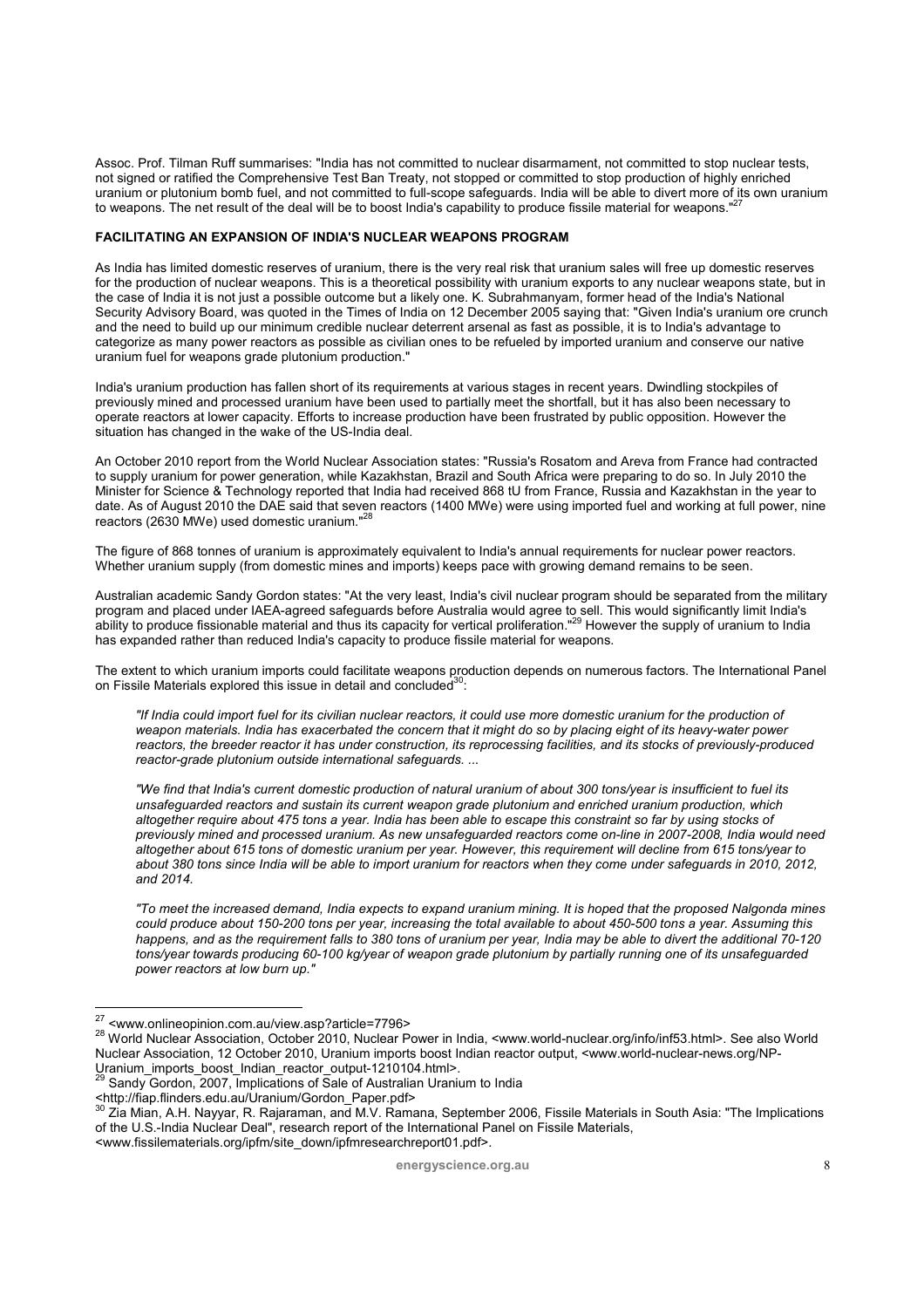### **INDIA'S TRACK RECORD**

Then Prime Minister John Howard said in 2006 that India had a "very good record in relation to non-proliferation". Similar words almost always accompany arguments in support of civil nuclear trade with India. But India is a non-NPT nuclear weapons state, refuses to sign and ratify the CTBT, violated its pledge to use the Canadian-supplied CIRUS research reactor for peaceful purposes only, tested nuclear weapons in 1974 and 1998, has a history of illicit nuclear procurement and inadequate nuclear export controls, and continues to produce fissile material for weapons and to expand its nuclear weapons and missile capabilities more generally.

The 1974 disaster warrants mention given the possibility of history repeating itself. Nuclear exporters were falling over themselves to get a toe-hold in the Indian nuclear sector, enticed by predictions of a large and rapid expansion of nuclear power. Those predictions came to nothing (current nuclear power capacity is 4.2 GWe, accounting for 2.2% of total electricity supply capacity).<sup>31</sup> But India did gain expertise, equipment and materials which facilitated its weapons program, culminating in its use of the CIRUS reactor to produce plutonium for India's 1974 'peaceful' nuclear explosion.

Paul Leventhal and Victor Gilinsky wrote in the Washington Post in 1998<sup>32</sup>:

*"[I]n the history of U.S.-India relations, nothing stands out so much as India's constancy in pursuing nuclear bombmaking and America's nearsightedness about Indian intentions. India fought to weaken the charter of the new International Atomic Energy Agency in the 1950s. It was duplicitous in carrying out Atoms for Peace agreements in the 1960s. It undermined the Nuclear Non-Proliferation Treaty with its "peaceful" bomb of 1974. Despite this history, each new generation of American policymakers thinks that by being a little more accommodating it will gain Indian restraint*  and acceptance of nuclear controls. The Indians (they are not alone in this) have for a long time played on that *characteristically American self-deception that stems from a mix of idealism and commercial greed. It is not surprising that the Indians expect that game to continue."*

### **INDIA'S NUCLEAR EXPORTS − AN IMPECCABLE RECORD?**

Indian Prime Minister Manmohan Singh said in March 2006 that India has "an impeccable record of not contributing to any unauthorised proliferation of sensitive nuclear technologies". Likewise, Alexander Downer said in a 26 July 2007 media conference that "India has no record of having exported nuclear weapons technology to anybody." Likewise, Greg Sheridan asserted in The Australian on July 26 2007 that "India has an impeccable record of never having proliferated nuclear technology to anybody else". Neville Roach from the Australia India Business Council asserts that India has an "impeccable nonproliferation record".33 No less enthusiastic is the World Nuclear Association: "A clean waiver to the trade embargo was agreed in September 2008 [by the NSG] in recognition of the country's impeccable non-proliferation credentials. India has always been scrupulous in ensuring that its weapons material and technology are guarded against commercial or illicit export to other countries."34

These claims are false − albeit the case that Pakistan clearly has a worse record. A US Congressional Research Service noted that in 2004 the US imposed sanctions on two Indian scientists for nuclear-related transfers to Iran.<sup>35</sup> The report also noted that India has an illicit procurement system for its own nuclear weapons program.

The Arms Control Association notes: "The George W. Bush administration has sanctioned several Indian entities for transferring technologies and know-how to Iraq and Iran that could contribute to chemical or biological weapons programs. Independent analysts also allege that India's procurement system for its own nuclear programs could leak or reveal nuclear know-how to other states or non-state actors."

A March 2006 report by the Institute for Science and International Security (ISIS) details "a well-developed, active, and secret Indian program to outfit its uranium enrichment program and circumvent other countries' export control efforts" and also found that "Indian procurement methods for its nuclear program leak sensitive nuclear technology".<sup>37</sup> The report notes that to prepare tenders for the supply of equipment for India's uranium enrichment program, interested parties can obtain tender documents listing sensitive technical specifications of uranium centrifuge equipment. The report notes that India's nuclear control system is poorly implemented, partly because the relevant officials are inexperienced; that many Indian companies are unaware of export control laws; and that government outreach programs are in their infancy. It found that ensuring that exports are legal and do not contribute to nuclear weapons proliferation will remain a major challenge for many years. The ISIS report comments on the

online.org/publications/southasia/indianprocurement.pdf>.

 $31$  <www.world-nuclear.org/info/reactors.html>

<sup>32</sup> Quoted in <www.nci.org/06nci/04/CIRUS%20Reactors%20Role%20in%20a%20US-India%20Nuclear.htm><br>33 <www.theaustralian.com.au/news/opinion/rudd-needs-to-make-a-deal-with-india/story-e6frg6zo-1225928554544><br>34 World Nuclear As

<sup>&</sup>lt;sup>36</sup> <www.armscontrol.org/factsheets/indiaprofile><br><sup>37</sup> David Albright and Susan Basu, March 10, 2006, "India's Gas Centrifuge Program: Stopping Illicit Procurement and the Leakage of Technical Centrifuge Know-How", Institute for Science and International Security, <www.isis-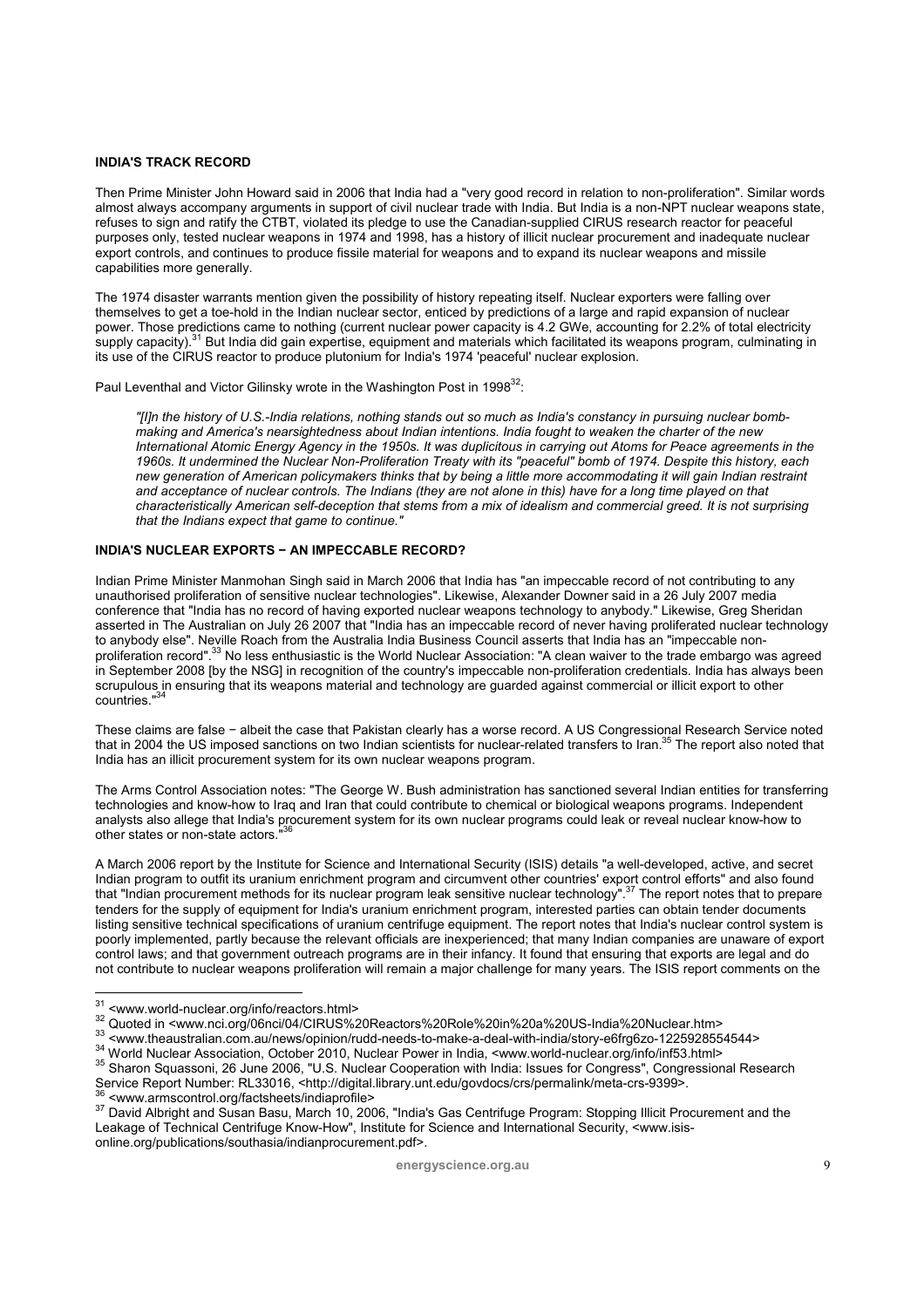implications of the US-India deal: "Under the US-India agreement, India is expected to boost imports of a wide range of dualuse and high-tech items from supplier states including the United States. India needs to take additional steps to ensure that imported dual-use items are not retransferred or reverse-engineered and sold to states hostile to the United States for the purpose of making nuclear weapons."

In another 2006 ISIS report, David Albright and Susan Basu detail three areas of concern<sup>38</sup>:

*"Illicit Procurement. Indian nuclear entities and trading companies have procured nuclear dual-use equipment and material overseas without specifying that the end-user is an unsafeguarded uranium enrichment plant. In so doing, India has conducted illicit procurement for its nuclear programs. ...* 

*Centrifuge Know-How Leakage. India's procurement system for its gas centrifuge program leaks sensitive gas centrifuge information through its bidding or "tendering" process. The United States needs to ensure that India's classification guidelines and practices do not increase the chance of nuclear proliferation, endangering US, Indian, and others' national security.* 

*Poorly Implemented National Export Control System. Indian export controls are poorly implemented and the possibility of onward proliferation, such as where imported items are re-exported, remains a serious concern. Proliferant states are known to target Indian industries. If the US/India deal is approved by Congress, proliferant states will find India more attractive, because India's imports of nuclear dual use items will dramatically increase. ..."*

#### **VIOLATION OF RESOLUTIONS AND TREATY OBLIGATIONS**

Civil nuclear trade with India cannot be reconciled with UN Security Council Resolution 1172. Approved unanimously in June 1998 following India's nuclear weapons tests, Resolution 1172 calls on India and Pakistan to stop further production of fissile material for nuclear weapons, to stop their nuclear weapons development programs, refrain from weaponisation or deployment of nuclear weapons, to cease development of ballistic missiles capable of delivering nuclear weapons, and join other nations in a legally-binding nuclear test ban treaty.

On 20 June 2006, 10 nonproliferation experts and former US government officials wrote to Congress arguing that the US-India deal would violate the NPT. The deal would benefit India's weapons program, and therefore violate the NPT, by "free[ing] up India's limited domestic nuclear fuel making capacity to produce highly enriched uranium and plutonium for weapons," the letter said.<sup>3</sup>

Given that full-scope safeguards do not apply in India under the US-India deal, civil nuclear trade with India cannot be reconciled with the following statement issued by the 1995 NPT Review Conference, in its 'Principles and objectives for nuclear nonproliferation and disarmament': "New supply arrangements for the transfer of source or special fissionable material or equipment or material especially designed or prepared for the processing, use or production of special fissionable material to non-nuclear-weapon States should require, as a necessary precondition, acceptance of the Agency's full-scope safeguards and internationally legally binding commitments not to acquire nuclear weapons or other nuclear explosive devices."

Australia has made treaty commitments under the South Pacific Nuclear Weapons Free Zone Treaty (a.k.a. the Treaty of Raratonga) not to provide any "source or special fissionable material or equipment" to any non-nuclear-weapon State unless subject to the safeguards required by Article III.1 of the NPT. India is considered a non-nuclear-weapon state under the NPT and, while it has accepted partial safeguards on some of it nuclear reactors, it rejects the comprehensive safeguards on all of its nuclear facilities and materials that are referred to in Article III of the NPT. Leonard Spector of the US James Martin Centre for Non-proliferation Studies said in 2007, "The question of whether Australia can legally export uranium to India is no longer in<br>doubt. It cannot."<sup>40</sup>

### **4. LEGITIMISING OTHER NUCLEAR WEAPONS PROGRAMS − REGIONAL AND GLOBAL IMPLICATIONS**

### **INDIAN AND PAKISTANI NUCLEAR WEAPONS PROGRAMS**

In April 2006, Pakistan's National Command Authority (NCA), chaired by President Pervez Musharraf, declared that: "In view of the fact the [US-India] agreement would enable India to produce a significant quantity of fissile material and nuclear weapons from unsafeguarded nuclear reactors, the NCA expressed firm resolve that our credible minimum deterrence requirements will be met."<sup>41</sup> In the same month, Pakistan's Prime Minister, Shaukat Aziz warned that "a selective and discriminatory approach will have serious implications for the security environment in South Asia."<sup>4</sup>

<sup>&</sup>lt;sup>38</sup> David Albright and Susan Basu, April 5, 2006, Neither a Determined Proliferator Nor a Responsible Nuclear State: India's

Record Needs Scrutiny, <http://isis-online.org/uploads/isis-reports/documents/indiacritique.pdf><br>
39 The letter is posted at <www.armscontrol.org/pdf/20060620\_Letter\_to\_Congress.pdf>.<br>
40 <www.dailytimes.com.pk/default.asp

 $41$  Shakil Sheikh, 2006, "Pakistan Vows to Maintain Credible N-deterrence," The News, April 13.  $42$  Aziz Pleads for Pak-US N-Deal, 6 April 2006, Daily Times.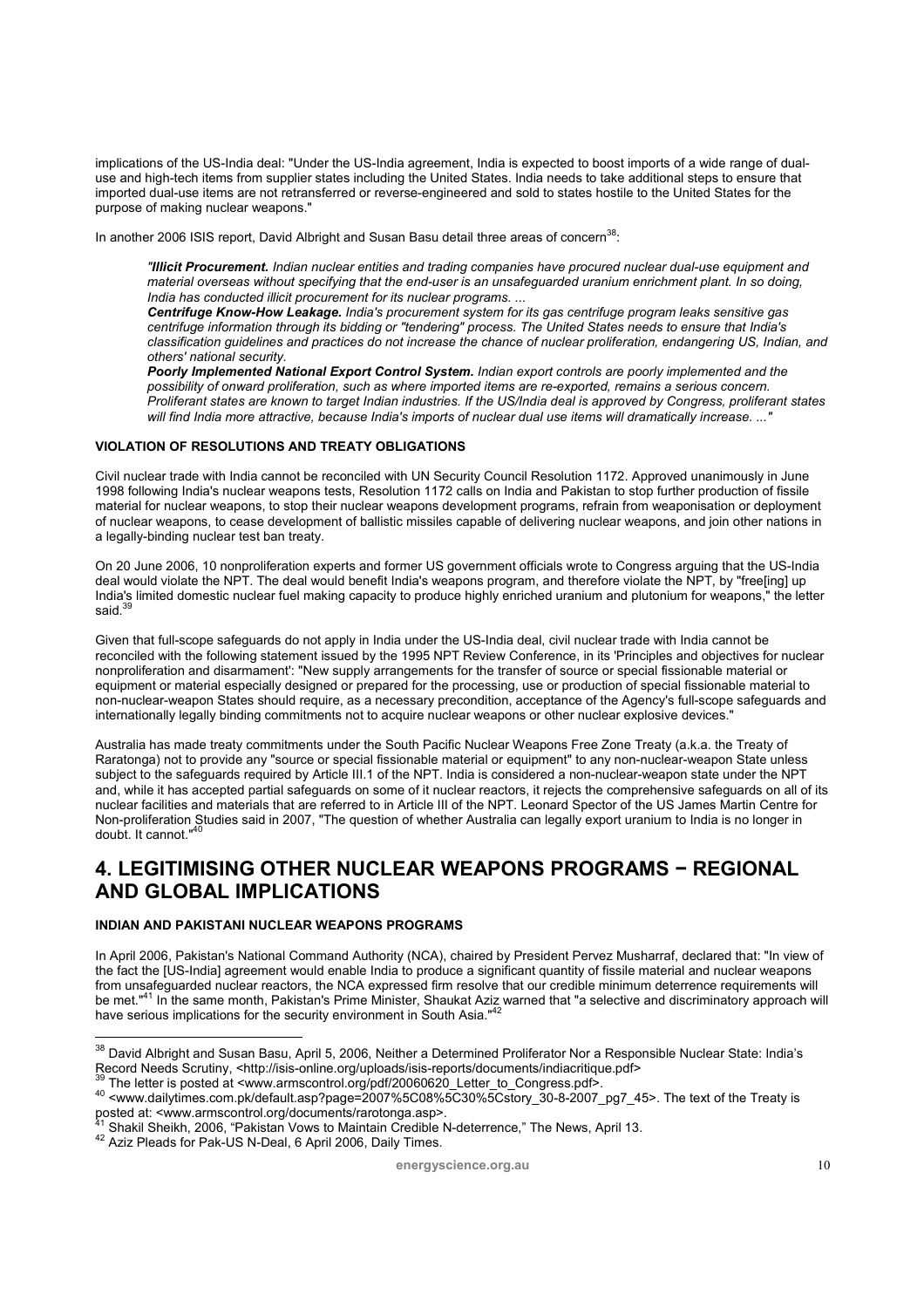Former U.N. Under-Secretary-General for Disarmament Affairs, Jayantha Dhanapala, said of the US-India deal in July 2007: "It has the dangerous potential of triggering a nuclear arms race among India, Pakistan and China, with disastrous consequences<br>for Asian peace and stability and Asia's emerging economic boom."<sup>43</sup>

These fears are being realised. In the past few years both India and Pakistan have been expanding their nuclear weapon capabilities by increasing their capacity to produce fissile materials (and continuing and possibly increasing the rate of fissile material production) and through their missile programs.<sup>44</sup> The two countries are no closer to a legally-binding ban on nuclear weapons tests, and support for an FMCT is "weak at best" (and weaker than it was prior to the US-India deal).

Pakistan has been playing a blocking role in the Conference on Disarmament, frustrating progress on an FMCT. Zamir Akram, Pakistan's Ambassador to the Conference on Disarmament, said in early 2010 that the US-India deal "shall increase the existing asymmetry in fissile materials stockpiles between Pakistan and our neighbor, thereby accentuating our security<br>concerns for maintaining a credible deterrence capability."<sup>46</sup>

In October 2010 Ambassador Akram said: "Over the past few years, some powerful countries, in pursuit of their commercial interests as well as dubious notions of balance of power, have embarked upon an unfettered and discriminatory nuclear cooperation arrangement in gross violation of their international commitments. ... This has accentuated our security concerns as such nuclear cooperation shall further widen the asymmetry in stockpiles in our region."

In short, proponents of civil nuclear trade held out the promise of a cessation of fissile material production and progress towards an FMCT as a result of the US-India deal. Instead, both India and Pakistan continue to produce fissile material (possibly at an increased rate), both have increased their capacity to produce fissile material, and progress on an FMCT has been frustrated as a direct result of the US-India deal.

Squassoni discusses Pakistan's reaction to the US-India deal:<sup>48</sup>

*"Although Bush administration officials told Congress they would encourage India and Pakistan to exercise restraint in fissile material production, the deal seems to have accelerated Pakistan's unsafeguarded uranium- and plutoniumproduction capability. Pakistan has been expanding its capabilities to produce plutonium in unsafeguarded production reactors (Khushab site) and reprocessing plants (PINSTECH site) and to process uranium (at the Dera Ghazi Khan site). Finally, Pakistan's perceptions of and concerns about the Indian civil nuclear deal also appear to have further degraded Islamabad's willingness to engage in key nonproliferation and disarmament talks. Responding to a press question in 2009 about the prospects that Pakistan would follow suit if India joined the Comprehensive Test Ban Treaty (CTBT), the Ministry of Foreign Affairs spokesman noted that "[o]bviously new realities have to be considered. I can tell you that at this point in time there is no consideration to sign the CTBT." Pakistan has also hardened its opposition to the start of fissile material production cutoff talks at the Conference on Disarmament (CD) in Geneva. For more than a decade, Pakistan has complained that that a cutoff treaty must not lock in disparities in fissile material stocks. The India deal has only underscored that fear."* 

In a worst-case scenario, Indo-Pakistani warfare involving the detonation of 100 15-kiloton weapons would kill about 20 million people in the short term. It could also cause catastrophic climate change with urban firestorms lofting 5 million tonnes of black smoke above cloud level, engulfing the entire planet within 10 days.<sup>49</sup>

<sup>&</sup>lt;sup>43</sup> Thalif Deen, 31 July 2007, US-India Nuke Deal May Spark Asian Arms Race, <http://ipsnews.net/news.asp?idnews=38744><br><sup>44</sup> Pakistani nuclear forces, Sept/Oct 2009, Bulletin of the Atomic Scientists,

<sup>&</sup>lt;http:/thebulletin.metapress.com/content/f828323447768858>. R. Jeffrey Smith and Joby Warrick, 28 May 2009, Nuclear Aims By Pakistan, India Prompt U.S. Concern, <www.washingtonpost.com/wp-

dyn/content/article/2009/05/27/AR2009052703706.html>. Sharon Squassoni, July/August 2010, The U.S.-Indian Deal and Its<br>Impact, <www.armscontrol.org/act/2010\_07-08/squassoni>.<br><sup>45</sup> Danyl Kimball, July/August 2000. Taurant a

<sup>&</sup>lt;sup>45</sup> Daryl Kimball, July/August 2009, Toward a Nuclear Freeze in South Asia, <www.armscontrol.org/act/2009\_07-08/focus>. On<br>the FMCT see <http://gsn.nti.org/gsn/nw\_20090821\_7549.php>

the FMCT seeding seminology.<br><sup>46</sup> Mark Hibbs, Shahid-ur-Rehman, and Randy Woods, 25 February 2010, Pakistan says US-India deal forces it to keep making weapons material, Nucleonics Week. Pakistan's statements at the Conference on Disarmament are summarised in a 18 February 2010 UN Office paper:

<sup>&</sup>lt;http://unog.ch/80256EDD006B9C2E/%28httpNewsByYear\_en%29/E03CF8E5E9B5CAB4C12576CE0048A1CB?OpenDocum ent>

<sup>47</sup> Treaty banning only future production of fissile material 'unacceptable': Pakistan, 13 October 2010,

<sup>&</sup>lt;www.defence.pk/forums/wmd-missiles/76497-pakistan-rejects-fmct-again.html> 48 Sharon Squassoni, July/August 2010, The U.S.-Indian Deal and Its Impact, <www.armscontrol.org/act/2010\_07- 08/squassoni>.

Steven Starr, 12 March 2010, The climatic consequences of nuclear war, Bulletin of the Atomic Scientists,

<sup>&</sup>lt;www.thebulletin.org/web-edition/op-eds/the-climatic-consequences-of-nuclear-war>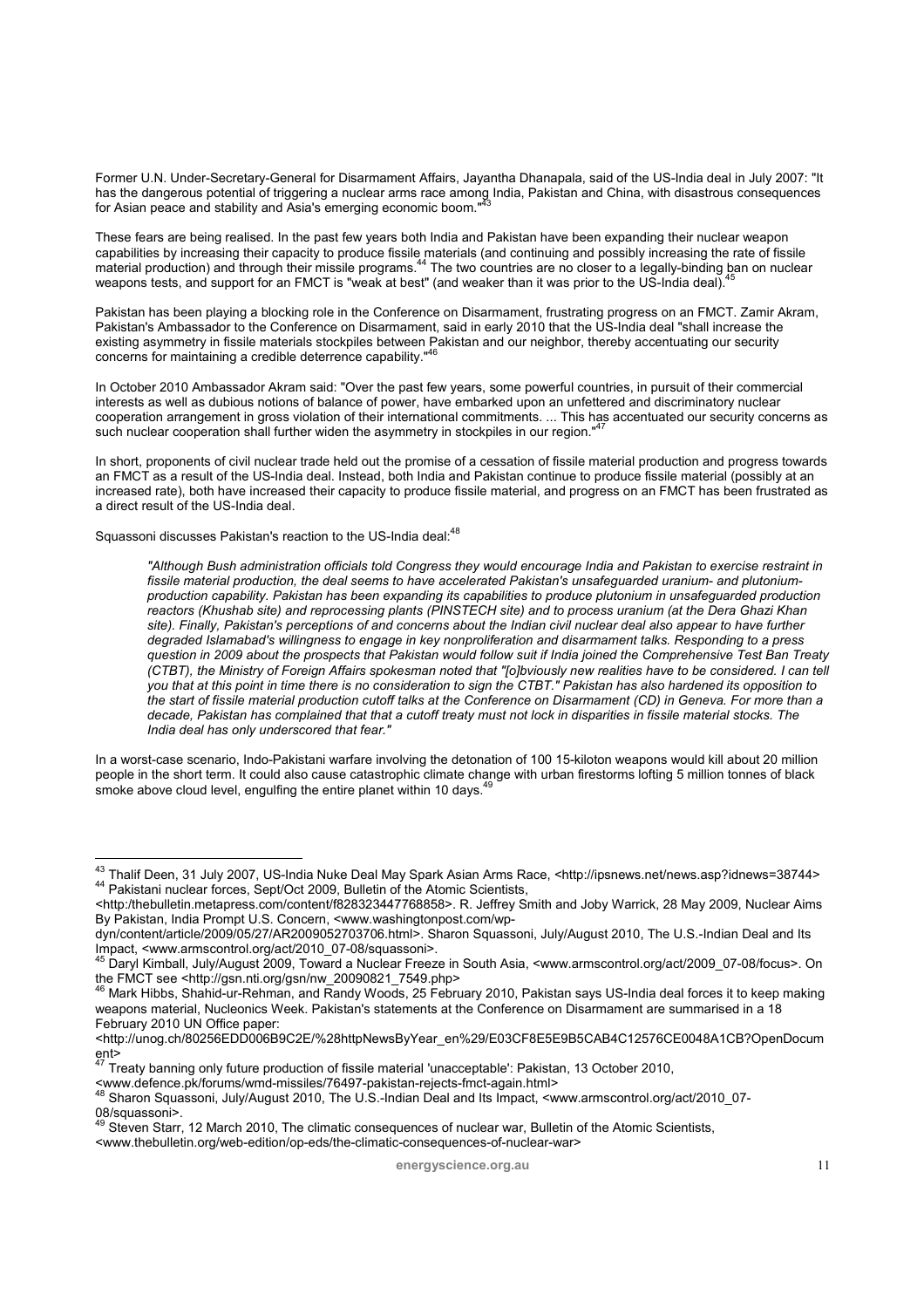### **REGIONAL AND GLOBAL IMPLICATIONS**

Why engage in nuclear trade with India but not with other non-NPT weapons states − Pakistan, Israel, and North Korea? On March 6, 2006, Alexander Downer, then an opponent of uranium sales to India, said on ABC television's Lateline program: "And the problem is, if you start to make an exception for India then it raises questions, of course, about Pakistan and then it raises questions about Israel. They're the three non-signatories. ... You'd have to be pretty persuasive in not extending the same privilege to Pakistan and Israel."

Beijing has called on the Nuclear Suppliers Group to apply any exemptions to normal nuclear export rules to India and Pakistan equally – a proposal rejected by the US. It is likely that China's support for Pakistan's nuclear program – including its historical support for Pakistan's nuclear weapons program – will be extended in the wake of the US-India deal. This is all the more likely given that the deal is widely perceived to be part of a broader strategic policy of containing China.

As at October 2010 a dispute is unfolding over reports that China is planning to sell two additional nuclear power reactors to Pakistan. The sale would breach NSG quidelines.<sup>5</sup>

A Lowy Institute paper flags the prospect of Russia or Namibia supplying Iran on the same basis.<sup>51</sup> Russia's ongoing help with the construction of a nuclear power plant in Iran in recent years − opposed by the US − has probably been encouraged by the weakening of non-proliferation and disarmament norms established by the US-India deal.

In time, Australia may become an equal-opportunity proliferator, supplying WMD feedstock in the form of uranium to both India and Pakistan – just as Australia sells uranium to both Taiwan (via the US) and China. Then Prime Minister Howard argued in September 2006 that it would be "anomalous" to sell uranium to China but not India. His argument was specious since China is a NPT signatory. But it would indeed be anomolous to sell uranium to India but not Pakistan since both are non-NPT states. It might be argued that India is a democracy whereas Pakistan is not; but Australia has already crossed that threshold by approving uranium sales to China.

#### Alexander Downer's comments were prescient.

Beyond the region, there is the risk that the US-India deal and the ongoing erosion of non-proliferation norms will increase the risk of other countries pulling out of the NPT and developing arsenals of nuclear weapons – and doing so with the expectation that civil nuclear trade would continue." As former Australian diplomat Professor Richard Broinowski wrote in the Sydney Morning Herald on March 8, 2006: "The sale of Australian uranium to India would not just weaken our non-proliferation credentials – it would also signal to some of our major uranium customers, such as Japan and South Korea, that we do not take too seriously their own adherence to the NPT. They may as a result walk away from the Treaty and develop nuclear weapons – against North Korea, China, or perhaps Russia – without necessarily fearing a cut-off of Australian supplies."

Rory Medcalf from the Lowy Institute argues: "Neither the US-India deal nor Australian uranium sales will determine whether third countries opt for nuclear arms. Each state that holds or might want such weapons has its own reasons based on fear, power and prestige."<sup>52</sup> Medcalf misses the point. For a number of countries, civil nuclear trade is an incentive to remain in the NPT as a non-weapons state, and conversely the threat of cessation of nuclear trade is a disincentive to pulling out of the NPT and building weapons.

Successive Australian governments have repeatedly argued that the NPT is the "cornerstone of the non-proliferation regime." That view is incompatible with uranium sales to a non-NPT state.

Israel has also sought exemptions from NSG guidelines based on the precedent of the US-India deal and may press the matter in coming years.<sup>53</sup>

Another example of the corrosive effects of the US-India deal concerns reprocessing. In July-August 2010 the US and India signed an agreement that will enable India to reprocess US-obligated nuclear material.<sup>54</sup> Thus the US has relaxed its policy regarding reprocessing in countries without full-scope safeguards. Squassoni notes: "Until the India deal, the United States did not give programmatic consent, as opposed to case-by-case consent, for reprocessing U.S.-origin fuel unless a country already

US reprocessing agreement signed-0208107.html>

<sup>&</sup>lt;sup>50</sup> <www.armscontrol.org/pressroom/ChinaPakistanReactors>, <www.armscontrol.org/act/2010\_06/ChinaPakistan>. Experts, Organizations from 14 Countries Call on Nuclear Suppliers Group to Uphold Rules Barring Chinese Sale of Reactors to Pakistan, June 2010, <http://cnic.jp/english/topics/proliferation/campaign/usindiafiles/nsgchinapak17jun10.html>. NSG discusses China-Pakistan deal, defers new ENR rules, 26 June 2010, The Hindu, <www.thehindu.com/todays-paper/tpnational/article486367.ece>.<br>
<sup>51</sup> Ron Walker, 2007, Uranium for India: Avoiding the Pitfalls, <www.lowyinstitute.org/Publication.asp?pid=588>.

<sup>&</sup>lt;sup>52</sup> Rory Medcalf, 6 August 2007, Welcoming India to the nuclear club, <www.theage.com.au/news/opinion/welcoming-india-tothe-nuclear-club/2007/08/05/1186252539465.html>

Sharon Squassoni, July/August 2010, The U.S.-Indian Deal and Its Impact, <www.armscontrol.org/act/2010\_07-08/squassoni>.

<sup>54</sup> India-US reprocessing agreement signed, 2 August 2010, <www.world-nuclear-news.org/NP-India-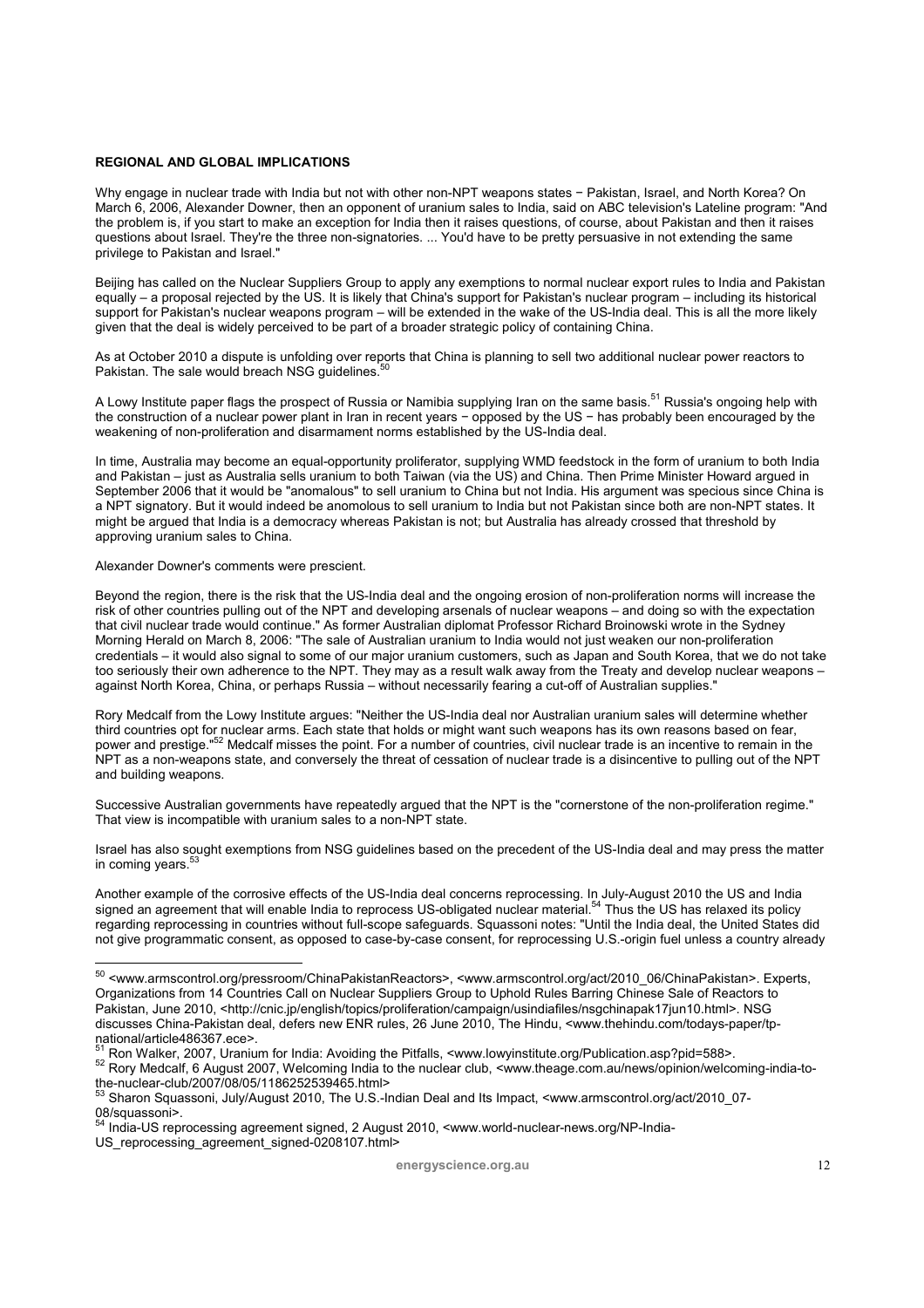had an advanced nuclear program, including reprocessing and enrichment plants; did not pose a proliferation risk; was not located in regions of proliferation concern; and had excellent nonproliferation credentials. Until India, the United States had approved the reprocessing of U.S.-origin spent nuclear fuel only in Japan and EURATOM countries France and the United Kingdom."<sup>55</sup>

Squassoni discusses some broader negative impacts of the US-India deal:<sup>56</sup>

*"During the 2010 NPT Review Conference, India's special status was a significant irritant. The 118 members of the Nonaligned Movement (NAM) charged that the U.S.-Indian nuclear deal had given an NPT nonparty more benefits than NPT parties. This had two effects: NAM countries sought to restrict benefits to India by including language on the need for full-scope safeguards for nuclear supply, and they sought to widen their own possibilities for supply by including language on fuel cycle rights. ...* 

*"Creating an "exceptional" nonparty to the NPT has increased pressure across the nonproliferation regime. States have pushed the boundary between legally binding and voluntary commitments. NSG consensus has suffered dramatically, as China and Russia have exploited the political disarray for their own national benefit. Efforts to restrict enrichment and reprocessing may suffer, as some states insist on their "legal" rights. At the 2010 NPT Review Conference in May, the language in the action plan referring to states' fuel cycle decisions called on treaty parties to "[r]espect each country's choices and decisions in the field of peaceful uses of nuclear energy without jeopardizing its policies or international cooperation agreements and arrangements for peaceful uses of nuclear energy and its fuel cycle choices," a swipe at efforts to get countries to forswear the acquisition of sensitive technology such as uranium enrichment and spent fuel reprocessing."* 

The Economist in June 2010 raised other problems arising from the US-India deal:<sup>57</sup>

*"America argued that India had a spotless non-proliferation record (it doesn't) and that bringing it into the nonproliferation "mainstream" could only bolster global anti-proliferation efforts (it didn't). The deal incensed not just China and Pakistan but many others, inside and outside the NSG. An immediate casualty was the effort to get all members of the Nuclear Non-Proliferation Treaty (NPT), who have already promised not to seek the bomb, to sign up to an additional protocol on toughened safeguards. Many have, but on hearing of the America-India deal Brazil's president is reputed to have flatly ruled that out. And where Brazil has put its foot down, others have also hesitated. ...* 

*"The deal also affects efforts to contain Iran. Western diplomats seeking support for UN sanctions on the Islamic republic find themselves receiving a wigging over the double standards used with India. Iranian officials used to argue that they just wanted to be treated like Japan. It has free access to advanced nuclear technology. But unlike Iran,*  Japan does not repeatedly violate nuclear safeguards. Some Iranian officials now muse boldly that the big powers will *eventually come to do deals with them, just as they did with India. Iran's latest raspberry in response to a fourth round of UN sanctions was to ban two nuclear inspectors from the International Atomic Energy Agency, the UN's nuclear guardian. Iran dislikes its reports on the regime's dubious nuclear activities."* 

# **5. SAFEGUARDS**

 $\overline{a}$ 

During a March 2006 media conference with Condoleezza Rice, then Prime Minister John Howard falsely claimed that the US-India deal would bring India's nuclear program under international inspections "for the first time". Mr Downer said in July 2007 that "... we have not been selling uranium to India over the years because India has not been subjected to International Atomic Energy safeguards." However, six reactors in India are already subject to safeguards. The value of extending safeguards is deeply compromised by the prevailing circumstances − safeguards apply only to that part of the nuclear program that India considers surplus to military 'requirements'.58 There is nothing in the US-India deal to stop India building new, unsafeguarded reactors or other facilities for its weapons program.

There is no reason to believe that a rigorous safeguards regime would attend an agreement to permit uranium sales from Australia to India. Both the Labor government and the Coalition Opposition have shown scant interest in ensuring that rigorous safeguards apply to Australia's uranium exports, the most striking recent example being their willingness to permit uranium exports to Russia despite the rarity of IAEA safeguards inspections in Russia and without any requirement in the bilateral treaty agreement for any inspections to take place in future. The Joint Standing Committee on Treaties argued against ratification of the Howard/Putin uranium agreement until "IAEA inspections are implemented for Russian facilities that will handle Australian Obligated Nuclear Materials". A reasonable recommendation − but it was rejected by the Labor government.

<sup>&</sup>lt;sup>55</sup> Sharon Squassoni, July/August 2010, The U.S.-Indian Deal and Its Impact, <www.armscontrol.org/act/2010\_07-08/squassoni>.

<sup>56</sup> Sharon Squassoni, July/August 2010, The U.S.-Indian Deal and Its Impact, <www.armscontrol.org/act/2010\_07-

os/squassoni>.<br><sup>57</sup> The Economist, 24 June 2010, The power of nightmares, <www.economist.com/node/16426072>.

<sup>58</sup> Daryl Kimball, Fred McGoldrick, and Lawrence Scheinman, 30 July 2008, IAEA-Indian Nuclear Safeguards Agreement: A Critical Analysis, <www.armscontrol.org/node/3205>.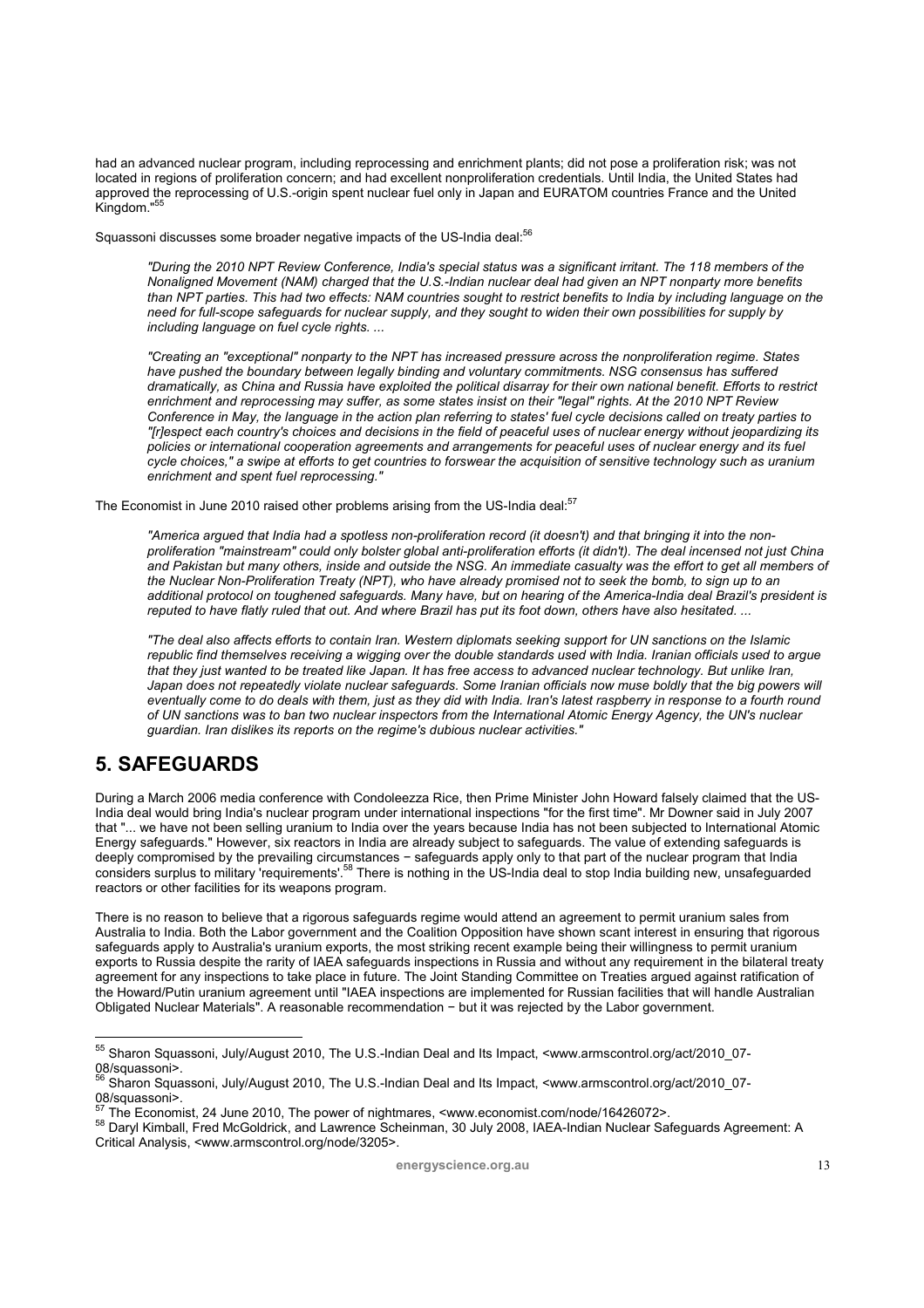Another reason to be sceptical of claims that safeguards would provide confidence that Australian uranium was not diverted for weapons is that the IAEA makes no effort to systematically monitor nuclear facilities and materials in nuclear weapons states. For weapons states, safeguards are at best tokenistic (e.g. China) or at worst non-existent (Russia). Vocal proponents of civil nuclear trade with India are labouring under a number of illusions, as with the claims of columnist Greg Sheridan in The Australian: "It's important to note of course that Australia proposes to sell uranium to India under strict safeguards, which means it can only be used in the peaceful nuclear energy generation field, not for weapons. These are the same conditions under which we sell uranium to China and are proposing to sell uranium to Russia."<sup>5</sup>

One limitation is that the IAEA does not have adequate resources to carry out its existing safeguards roles and it has no resources to expand its safeguards activities in nuclear weapons states. Another limitation is the restricted mandate of IAEA inspectors. The World Nuclear Association, commenting on the approval of the India safeguards agreement by the IAEA Board of Governors, must surely know that it is peddling misinformation with its claim that: "Safeguards checks carried out by the IAEA will ensure that no material or technology traded with India for peaceful purposes will ever be misused in the military sector."

Reuters cited a diplomat involved in 2009 IAEA negotiations stating that the safeguards agreement "contains no provisions to ensure India cannot divert into its military nuclear sector nuclear materials and know-how it obtains abroad for the civilian sector."<sup>61</sup>

Then IAEA Director General Mohamed El Baradei noted in 2008 that the safeguards agreement with India did not provide for comprehensive or full-scope safeguards. 62 He further noted that safeguards will apply only to facilities notified by India − in other words, India is free to build new facilities for its weapons program.

India and the IAEA have negotiated not only a basic safeguards agreement but also an 'Additional Protocol'. Theoretically, an Additional Protocol provides expanded inspection rights and reporting requirements. However it is clear from public documents and leaked IAEA documents that safeguards will be largely tokenistic as they are in other weapons states. A 2009 IAEA document indicates that safeguards will be limited and subject to the vagaries of the IAEA's chronically overstretched budget: "The [IAEA] Board of Governors will be aware that the Agency will not mechanistically or systematically seek to verify information obtained under Additional Protocols. The verification activities in question are not linked to quantitative yardsticks such as inventories of nuclear materials. Therefore, the Secretariat cannot provide precise estimates of those costs of implementing each Additional Protocol concluded. The volume of activities relevant in this regard will depend on case by-case decisions taken within the authority conferred upon the Agency by the Additional Protocol and subject to the overall budgetary appropriations for safeguards implementation."

The 2009 IAEA document also states: "The frequency and intensity of IAEA inspections shall be kept to the minimum consistent with the aim of improving safeguards." That statement suggests that safeguards will be non-existent except in circumstances where the IAEA wants to test novel safeguards technologies or procedures and India agrees to take part.

Arms Control Today reported in April 2009: "[T]he agreement the agency approved omitted many of the key provisions of the Model Additional Protocol regarding the type of information India would provide to the agency and the access that would be granted to agency inspectors. In particular, among the provisions of the Model Additional Protocol on what kinds of activities and facilities a country would report to the agency, India only agreed to share information on nuclear-related exports. Reporting provisions of the model protocol not contained in India's agreement cover information such as nuclear fuel-cycle-related research and development, nuclear-related imports, and uranium mining. The Indian additional protocol also does not include any complementary access provisions, which provide the IAEA with the potential authority to inspect undeclared facilities. Such provisions also allow the agency to carry out environmental sampling. Many of the provisions not included in the Indian additional protocol are intended to provide the agency with the means to detect undeclared nuclear activities."

Australian uranium sales to India would be subject to a bilateral agreement. However key provisions in bilateral agreements have never once been invoked. Most importantly, no Australian government has ever refused a uranium customer country permission to reprocess spent fuel containing Australian uranium (and its by-products) even when that leads to plutonium stockpiling (as it does in Japan and some EU countries).

news.org/newsarticle.aspx?id=24764>.

 $59$  <www.theaustralian.news.com.au/story/0,25197,22499069-5013460,00.html>

<sup>60</sup> World Nuclear Association. 4 March 2009, Additional Protocol for India, <www.world-nuclear-

Mark Heinrich, 4 March 2009, IAEA approves extra nuclear inspection pact for India,

<sup>&</sup>lt;http://in.reuters.com/article/domesticNews/idINL36577120090303?sp=true>. See also IAEA Board of Governors, 9 July 2008, An Agreement with the Government of India for the Application of Safeguards to Civilian Nuclear Facilities, <www.isisonline.org/publications/southasia/India\_IAEA\_safeguards.pdf>. IAEA, 1 August 2008, IAEA Board Approves India-Safeguards<br>Agreement, <www.iaea.org/NewsCenter/News/2008/board010808.html>.

<sup>&</sup>lt;sup>62</sup> Mohamed ElBaradei, 1 August 2008, Introductory Statement to the Board of Governors,<br><www.iaea.org/NewsCenter/Statements/2008/ebsp2008n006.html>

<sup>&</sup>lt;www.iaea.org/NewsCenter/Statements/2008/ebsp2008n006.html> 63 Protocol Additional to the Agreement between the Government of India and the International Atomic Energy Agency for the Application of Safeguards to Civilian Nuclear Facilities, 2009, available from <jim.green@foe.org.au>. 64 Peter Crail, April 2009, IAEA Approves India Additional Protocol, <www.armscontrol.org/act/2009\_04/IndiaProtocol>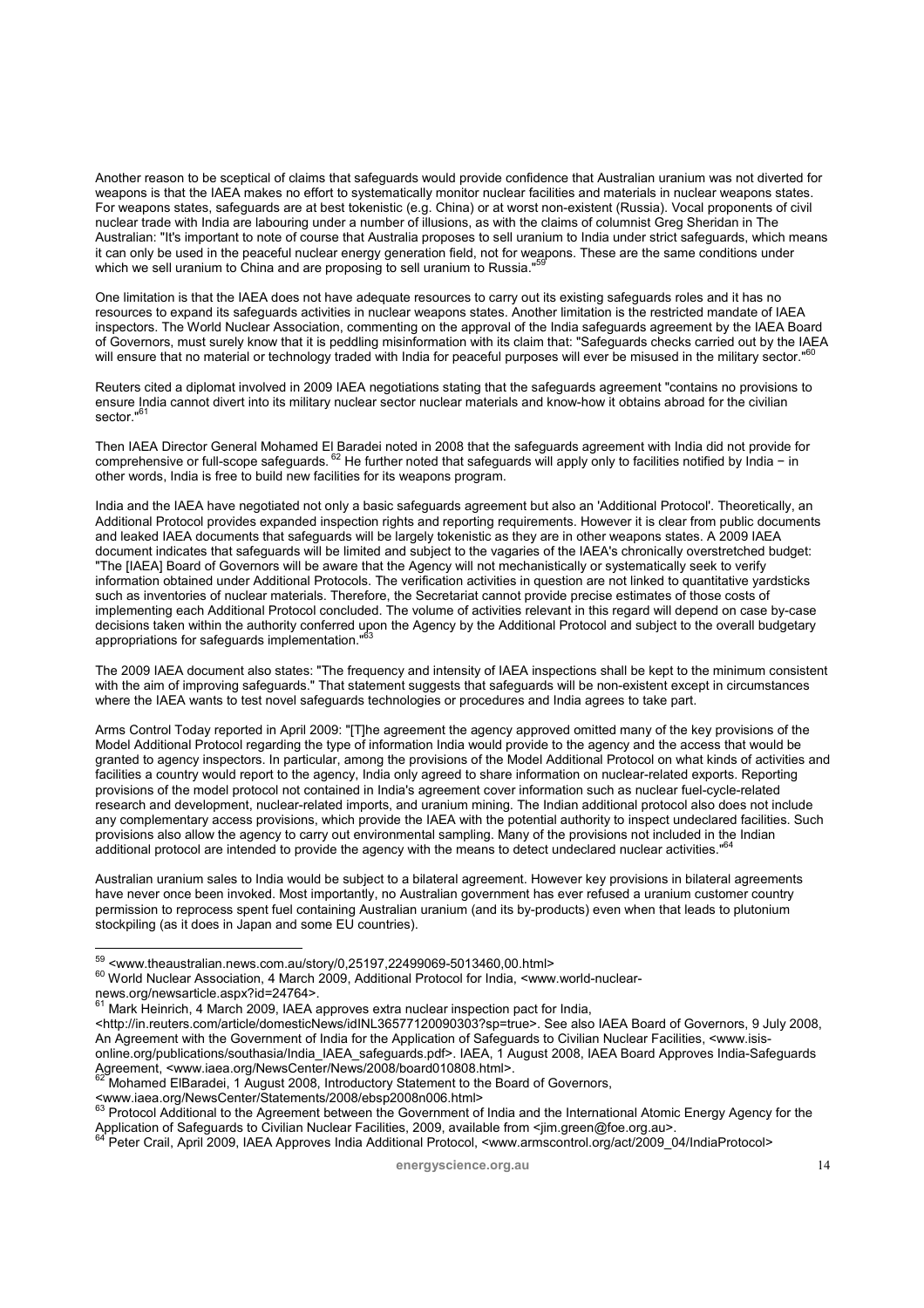It cannot be said that Australian uranium exports to India would be systematically monitored, and the tired rhetoric that 'strict' safeguards will 'ensure' peaceful use of Australian uranium cannot be justified.

It is argued that it is better for Australia to supply India to uranium rather than suppliers with less stringent bilateral agreements (or no bilateral agreement). However, the IAEA is tasked with carrying out safeguards regardless of the supplier − and Australia has no independent safeguards capability or authority. Moreover, as mentioned, Australian governments have without exception been unwilling to invoke powers under bilateral agreements to curb plutonium stockpiling.

Even in the event that a rigorous safeguards regime provided confidence that Australian uranium was not used in India's weapons program, that would in no way undo the damage done to the NPT by civil nuclear trade with India. Nor would a rigorous safeguards regime address another key problem: uranium exports to India freeing up domestic reserves for weapons production.

Proponents of nuclear trade with India argue that it will bring 65% (14/22) of India's reactors under safeguards. But it does not curtail India's nuclear weapons program by 65% − it does not curtail India's weapons program at all. Nuclear trade will probably do more to *facilitate* India's nuclear weapons program than to curtail it. Indeed it is by no means clear that the US has any interest in curtailing India's nuclear weapons program. Arthur Tellis from the Carnegie Endowment for International Peace (and previously the US National Security Council) expresses a view which appears to have considerable support in Washington. He argues that integrating India into the nonproliferation order at the cost of capping the size of its nuclear arsenal "threaten[s] to place New Delhi at a severe disadvantage vis-à-vis Beijing, a situation that could not only undermine Indian security but also U.S. interests in Asia in the face of the prospective rise of Chinese power over the long term."<sup>6</sup>

Finally, given the political volatility of the region, it is worth noting that there are several historical examples of safeguards being suspended in the event of conflict between states or conflict within a state (including Yugoslavia, Iraq, and some African states).

# **6. RISKS OF ACCIDENTS AND ATTACKS**

### **Accidents**

A 27 July 2007 editorial in The Australian argued that the US-India deal would give India "access to the most advanced nuclear energy technology in the world, making its civilian nuclear power plants far safer."<sup>66</sup>

However Squassoni notes that India could take advantage of the NSG exception for safety-related issues prior to the US-India  $deal.<sup>67</sup>$ 

The risk of a serious accident at any particular reactor may decrease but the overall risk of serious accidents may increase since the US-India deal is likely to lead to a greater number of reactors (and other nuclear facilities). Moreover the US-India deal will do very little or nothing to improve other key determinants of risk, namely the safety culture, expertise and training, and rigorous, independent regulatory oversight. These are all lacking in India. Ramana notes:

*"Practically all nuclear reactors and other facilities associated with the nuclear fuel cycle operated by the [DaE − Department of Atomic Energy] have had accidents of varying severity. The description of some accidents offers a sense of the lack of importance given to nuclear safety by the DaE. This history suggests the organization cannot be trusted to safely manage hazardous technologies. ...* 

*"The DaE claims safety is its primary concern, but it has been a low priority, as demonstrated by India's history of small accidents, unsafe design choices and operating practices. The DaE's obsession with secrecy inhibits independent studies of the complex. The agency in charge of regulating safety at nuclear facilities comes under the administrative control of the [Atomic Energy Commission], and is therefore not truly independent."68*

While the provision of advanced reactor technology promises some safety gains, even greater gains can be achieved by promoting and supporting energy efficiency programs and renewable energy sources.

### **Attacks**

 $\overline{a}$ 

Nuclear expansion in India (and Pakistan) will increase the risks of attacks on nuclear plants.

series/nuclearenergyfutures>

<sup>&</sup>lt;sup>65</sup> Ashley J. Tellis, July 2005, "India as a New Global Power: An Action Agenda for the United States", Carnegie Endowment

Report, <www.carnegieendowment.org/publications/index.cfm?fa=view&id=17079>.<br><sup>66</sup> <www.theaustralian.news.com.au/story/0,25197,22140725-16382,00.html><br><sup>67</sup> Sharon Squassoni, June 26, 2006, "U.S. Nuclear Cooperation with In Service Report Number: RL33016, <http://digital.library.unt.edu/govdocs/crs/permalink/meta-crs-9399>.<br>68 M.V. Ramana, 2009, The Indian Nuclear Industry: Status and Prospects, <www.cigionline.org/publications/paper-<br>68 M.V.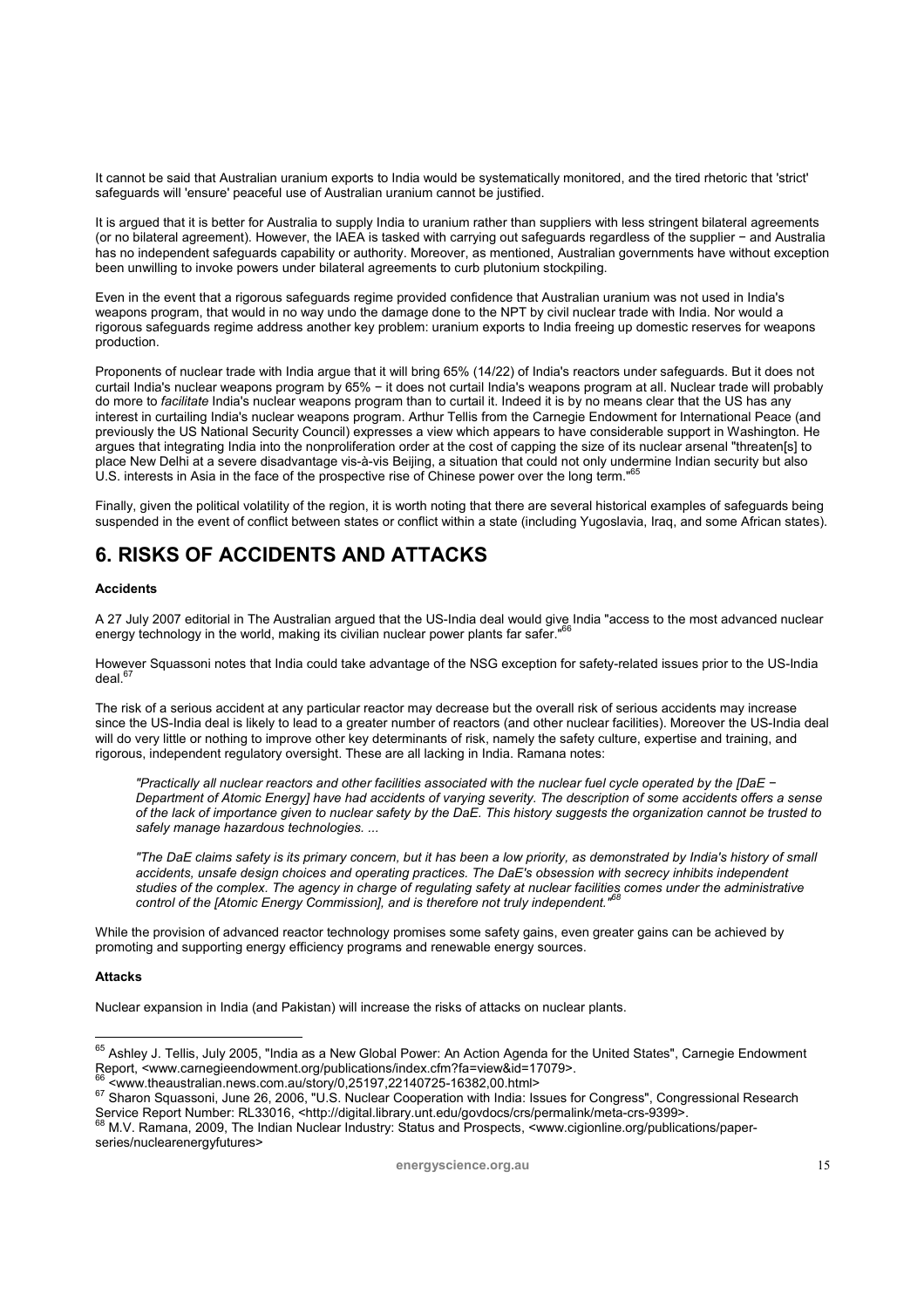There is a long history of conventional military strikes and attempted strikes on nuclear plants in the Middle East − the destruction of reactors in Iraq by Israel and the US; Iran's attempts to strike nuclear facilities in Iraq during the 1980-88 war (and vice versa); Iraq's attempted strikes on Israel's nuclear facilities; and, most recently, Israel's bombing of a suspected nuclear reactor site in Syria in 2007. In the Middle East, attacks have targeted small research reactors and related facilities and the aim has been to curb or prevent weapons proliferation. In the case of nuclear power plants (or reprocessing facilities), attacks (by an adversarial nation-state or sub-national group) could serve other purposes − spreading radioactive contamination far and wide, and/or disrupting electricity supply.

Data compiled by the US National Counterterrorism Center show that terrorist incidents are far more common in India and Pakistan than in any other countries. In India, there have been 4,462 terrorist incidents over the past five years; in Pakistan, 3,687.<sup>69</sup> In 2009, India tightened security and put its nuclear power plants on alert in some states after intelligence about possible attacks. An official from the home ministry said: "The states have been asked to increase the vigil and patrolling to<br>thwart any sabotage attempt aimed at these vital facilities."<sup>70</sup>

Nuclear weapons plants in Pakistan have reportedly been targeted by al Qaeda in recent years<sup>71</sup> although others claim the plants were non-nuclear plants.

# **7. WINDFALL PROFITS?**

Some simple calculations give the lie to claims that permitting uranium sales to India would generate windfall profits<sup>#</sup>: \* If Australia supplied 20% of India's current uranium demand, uranium exports would increase by 182 tonnes or 1.8% above the 2008/09 figure of 10,114 tonnes. Revenue from the export of all products would increase by 0.007%.

\* If all reactors under construction or planned in India come to fruition (2.7 gigawatts + 16.7 GW respectively), Australia's uranium exports would increase by 1020 tonnes, a 10% increase compared to the 2008/09 export figure. Revenue from the export of all products would increase by 0.036%.

\* Even if we make the heroic assumption that all 'proposed' reactors in India reach fruition (giving a total of 72.6 GW, which is 17.3 times greater than the current figure of 4.2 GW), Australia's uranium exports would increase by 8.5−11% above the Australian Uranium Association's estimate of total exports of 28,500 to 37,000 tonnes in 2030.

In short, it is difficult to see uranium sales to India making a significant contribution to uranium export revenue. This may go some way to explaining the Australian Uranium Association's ongoing support for the policy of prohibiting uranium sales to non-NPT states. The Association claims that the uranium industry is not pushing for uranium sales to India because "the Australian government of the day will know better than we do the countries to which Australia can export uranium and the conditions under<br>which the uranium should be exported."<sup>73</sup> That explanation is implausible given the industry's sales to other countries in recent years, including Russia and China. There are two possible explanations for the industry's silence regarding uranium sales to India (and they are not mutually exclusive). First, the industry knows that revenue from uranium exports to India would be negligible. Second, the industry may be hoping that the government overturns the ban on uranium exports to countries that refuse to sign the NPT − and that the government takes all the blame for the damage thus inflicted on the non-proliferation regime.

India's Prime Minister Manmohan Singh said in September 2009 that: "If we manage our program well, our three-stage strategy could yield potentially 470,000 MWe of power by the year 2050. $"^{74}$  However:

The second and third stages of India's nuclear strategy are based on plutonium and thorium fuelled reactors rather than conventional uranium-fuelled reactors. As such, they are of no relevance to the question of Australian uranium exports. \* As noted by M.V. Ramana from Princeton University, India's Department of Atomic Energy "has a long history of making extravagant projections, none of which have been fulfilled despite extravagant budgets." Actual nuclear capacity in India has typically fallen short of predictions by factors of 10-20.75

\* 470 GWe represents an expansion by a factor of 112 compared to India's current nuclear power capacity of 4.2 GWe, in other words an 11,200% expansion. The 470 GW figure is 25% above current global nuclear power capacity of 376 GW. There are numerous constraints to such an expansion as discussed by Ramana.

There are broader economic considerations other than direct revenue from uranium exports. Greg Sheridan posed this question in The Australian: "Why would Delhi do a free trade agreement with us if we think India is too disreputable for us to sell uranium

<sup>&</sup>lt;sup>69</sup> <http://wits.nctc.gov>

<sup>&</sup>lt;sup>70</sup> <http://itn.co.uk/273f5e17bf168aa7c47aac785cf49b30.html><br>
<sup>71</sup> <www.telegraph.co.uk/news/worldnews/asia/pakistan/6011668/Pakistans-nuclear-bases-targeted-by-al-Qaeda.html><br>
<sup>72</sup> <www.guardian.co.uk/world/2009/aug/12/p 2009, The Indian Nuclear Industry: Status and Prospects, <www.cigionline.org/publications/paper-series/nuclearenergyfutures>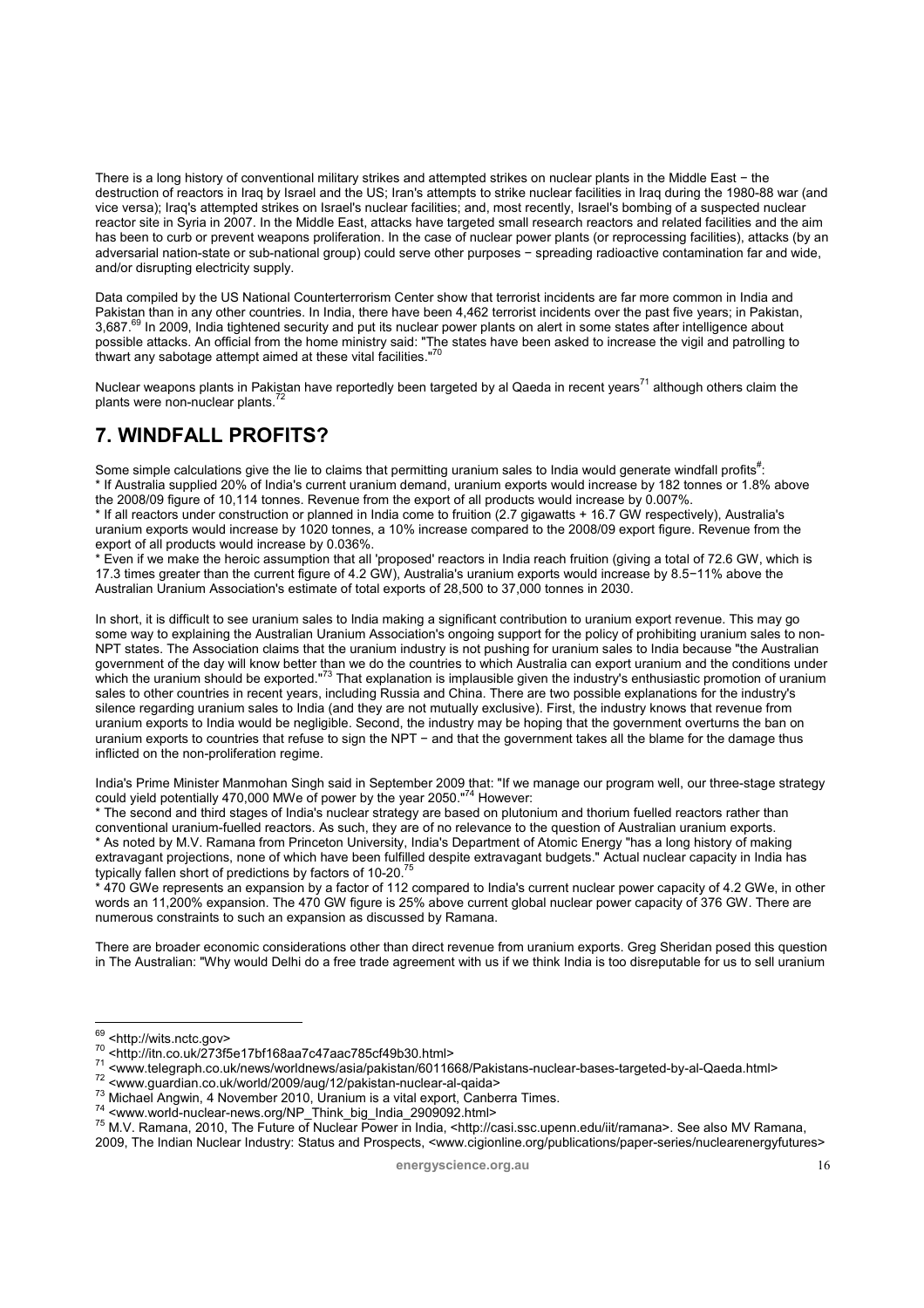to, while we do sell uranium to China?"<sup>76</sup> One obvious answer suggests itself − India would consider it advantageous to pursue a free trade agreement regardless of Australia's uranium export policy. Then trade minister Simon Crean said in May 2010 that:<br>"We agree to disagree on it [uranium policy] but it's not the stumbling block to concluding an acknowledge the possibility that India would raise the issue in the context of discussions on a free trade agreement.

*# The calculations are based on the following:* 

*\* India's nuclear power capacity, reactors under construction etc., and required uranium: www.worldnuclear.org/info/reactors.html* 

*\* Australia supplies just under 20% of current world uranium demand (excluding secondary sources): www.aua.org.au/Content/AustralianUraniumMines.aspx* 

*\* The average value of Australia's uranium exports in 2008/09 was \$102,000 per tonne (ASNO Annual Report).* 

*\* Australian Uranium Association estimates of uranium export growth:* 

*www.aua.org.au/DownFile.Aspx?fileid=4* 

*\* 2008/09 data on revenue from all Australian exports (\$283.8 billion): www.trademinister.gov.au/releases/2010/sc\_100118.html \* Uranium accounted for 0.32% of total Australian export revenue in 2005, 0.25% in 2006, 0.38% in 2007, 0.36% in 2008/09,* 

*and an estimated <0.25% in 2009/10.*

# **8. CLIMATE CHANGE AND INDIA'S ENERGY OPTIONS**

As with the potential economic returns on uranium sales to India, the potential greenhouse benefits are underwhelming. Nuclear power currently accounts for 2.2% of India's electricity generation. That figure will increase with the proposed expansion of nuclear power, but not to the extent that it will make a large impact on greenhouse emissions. If all reactors currently listed as under construction, planned or proposed are built, then nuclear power would supply about 7% of India's electricity supply by  $2020.7$ 

Claims that Australian uranium sales to India would reduce greenhouse emissions rest on the assumption that more greenhouse-intensive energy sources are displaced by nuclear power. However, there is no reduction in greenhouse emissions if Australian uranium simply displaces uranium from other sources (leaving aside minor differences in emissions associated with mining etc.). And there is no reduction in emissions if nuclear power displaces low-carbon renewable energy sources or energy efficiency and conservation measures.

Leonard Weiss, a former staff director of the US Senate Subcommittee on Energy and Nuclear Proliferation and the Committee on Governmental Affairs, discusses India's energy supply options in the Bulletin of the Atomic Scientists:

*"India's Bureau of Energy Efficiency reports that, in the industrial sector alone, more efficient use of energy could conserve 15 GWe of electricity a year. Further improvements in end-use efficiency of household appliances could save another 3-5 GWe. That means an aggressive program of improved energy efficiency could substitute for all the future power output from nuclear reactors currently being planned in India between now and 2020.* 

*"[A]ccording to India's own picture of what its power production would look like if it were to achieve energy independence by 2030, most of such production would not come from nuclear power. Under this scenario, the projected level of electric power production would be 456 GWe and would still be fueled mainly by coal (43.8 percent), followed by hydro (22 percent), renewables (27.6 percent), and, finally, nuclear (6.6 percent). It is clear that India does not see nuclear power as the solution to its energy problems for the next 25 years. ...* 

*"According to a study by the international management consulting firm Frost and Sullivan, India's untapped electrical generating capacity is 150 GWe from hydro (the equivalent of 150 large nuclear plants), 85 GWe from biomass, and 45 GWe from wind power. ...* 

*"All of these facts lead to the conclusion that the nuclear deal with India is the wrong deal with the wrong energy source at the wrong time. ... A more appropriate energy agreement would concentrate on developing India's indigenous resources in the areas of hydro, wind, biomass and solar; assist in improving end-use efficiency; and aid planning for more distributed generation. Since India has no choice at this point but to rely on coal until the potential of these other sources are more fully realized, clean coal technologies and coal gasification are also appropriate and important areas for cooperation.* 

<www.thebulletin.org/article.php?art\_ofn=mj06weiss>.

 $76$  Greg Sheridan, 23 October 2008, Uranium should be the new gold,

<sup>&</sup>lt;www.theaustralian.news.com.au/story/0,25197,24537825-5013460,00.html> 77 Matt Wade, 5 May 2010, Uranium no bar to India deal: Crean, <www.smh.com.au/business/uranium-no-bar-to-india-dealcrean-20100504-u72h.html>.

<sup>&</sup>lt;sup>78</sup> Mark Bucknam, January 2007, "Power to the People of India: U.S. Nuclear Cooperation with India", Strategic Insights,<br>Volume VI, Issue 1, <www.ccc.nps.navy.mil/si/2007/Jan/bucknamJan07.asp>.

Leonard Weiss, May/June 2006, "Power points", Bulletin of the Atomic Scientists, vol. 62, no. 3,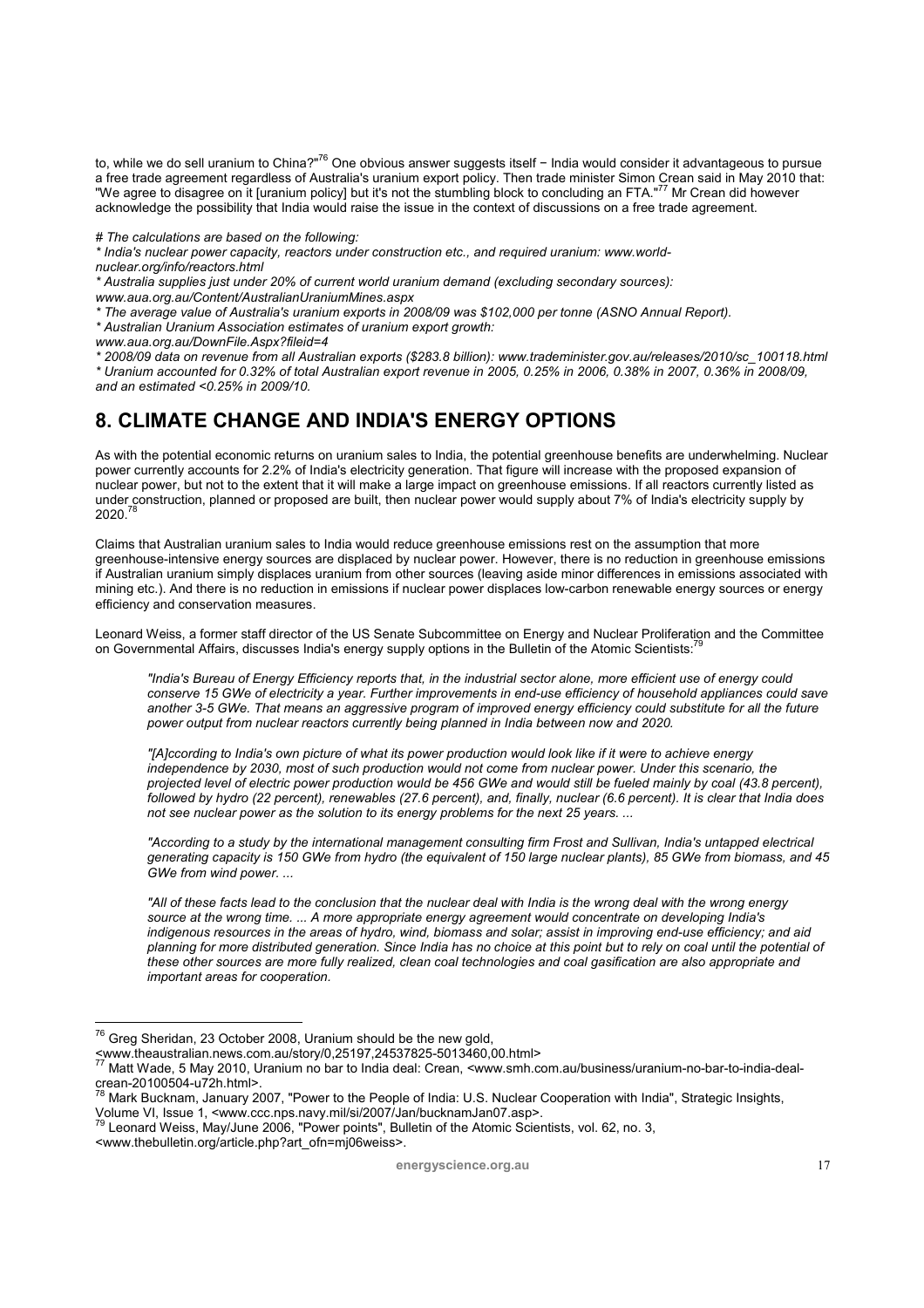*"New natural gas supplies, domestic or imported, can play an important role as well. Natural gas is the most benign fossil fuel in terms of the production of greenhouse gases, and its use in place of coal is beneficial to the environment."* 

#### Mian and Ramana write:<sup>80</sup>

*"A 2003 study by the Confederation of Indian Industry found that there is great scope for improving Indian energy intensity (energy consumption per unit of gross domestic product), which is high compared to other countries, and called for increased cooperation with the United States in this area. It has been estimated that Indian industry could save as much as 20-30 percent of its total energy consumption and that nearly 30,000 megawatts, i.e., more than the total planned nuclear capacity by 2020, could be saved through energy conservation programs. This would also be cheaper than building new generating capacity, especially additional nuclear capacity. This study also noted that, in the 1999 Indo-U.S. Joint Statement on Cooperation in Energy and Related Environmental Aspects, India had declared a goal of a 10 percent share for renewable energy by 2012 and a 15 percent improvement in energy efficiency by 2008 and was seeking U.S. help to meet these targets.* 

*"The real challenge facing India is the growing divide between the energy-intensive pattern of development of its cities,*  with increasing demands for electricity and petroleum, and the continuing dependence on fuel-wood and animal-dung energy by the majority who live in its many villages. Nuclear energy as a large, centralized, and costly source of electricity will do little for meeting the basic energy needs of rural India because connecting these areas to a central *power grid is expensive, involves high transmission losses, and is financially unsustainable. The UN Development Program's World Energy Assessment in 2000 observed that "past efforts to deliver modern energy to rural areas have often been ineffective and inefficient" and that, "above all, planning for rural energy development should have a decentralized component and should involve rural people—the customers—in planning and decision-making." By working with the rural poor, it may be possible at last to develop and provide the small-scale, local, sustainable, and affordable energy systems that they need."*

The nuclear industry and its supporters assert that renewable energy sources cannot provide reliable, baseload electricity. A 27 July 2007 editorial in The Australian lambasts "wealthy, First World greenies [who] fail to acknowledge is that nuclear power is the only existing technology that can provide base-load power without increasing greenhouse gas emissions and that it is essential to clean development in the Third World." But in fact, several renewable energy sources can provide baseload power – such as bioenergy, geothermal 'hot rocks', solar thermal electricity with storage, and in some cases hydroelectricity.<sup>8</sup> Moreover, India's nuclear power reactors run at well short of 100% capacity, and only part of that problem has arisen from limited uranium supplies in recent years.

For the hundreds of millions of Indian's living in rural areas and not connected to electricity grids, nuclear power is no solution at all. The former Director General of the IAEA, Dr Mohamed El Baradei, has stated that off-grid, small-scale, localised renewables are the best power solutions for the rural poor in developing countries.<sup>82</sup>

Australia could provide practical support to help India realise its plan – approved by the Prime Minister's Council on Climate Change in 2009 – to expand solar power capacity to 20 gigawatts by 2020 and 200 gigawatts by 2050.

India's per capita emissions are 17 times lower than Australia's according to academics at Sydney University's School of Physics.<sup>84</sup> If global per capita emissions were at India's current level of 1.1 tons per person per year<sup>85</sup>, global warming would be unheard of; the same cannot be said of Australia.

 $\overline{a}$ 

 $\frac{1}{2}$  Divya Badami Rao and M. V. Ramana, 3 July 2008, The Indian approach to climate and energy policy,

<http://thebulletin.org/web-edition/features/the-indian-approach-to-climate-and-energy-policy>

 $^{80}$  Zia Mian and M. V. Ramana, January/February 2006, Wrong Ends, Means, and Needs: Behind the U.S. Nuclear Deal With India, Arms Control Today, <www.armscontrol.org/act/2006\_01-02/JANFEB-IndiaFeature>. See also Divya Badami Rao and M. V. Ramana, 3 July 2008, The Indian approach to climate and energy policy, <http://thebulletin.org/web-edition/features/theindian-approach-to-climate-and-energy-policy>

<sup>&</sup>lt;sup>81</sup> Mark Diesendorf, 2007, "The Base Load Fallacy", EnergyScience Briefing Paper #16, <www.energyscience.org.au>. 82 Quoted in John Vidal, "Nuclear plants bloom", The Guardian, August 12, 2004,<br><www.guardian.co.uk/life/f

<sup>83</sup> Anna da Costa, 18 August 2009, India announces groundbreaking solar plan,

<sup>&</sup>lt;www.theecologist.org/take\_action/campaigns/304977/india\_announces\_groundbreaking\_solar\_plan.html> 84 Chris Dey and Manfred Lenzen, December 12, 2006, "You can't have your yellow cake and eat it too", Online Opinion, <www.onlineopinion.com.au/view.asp?article=5268>.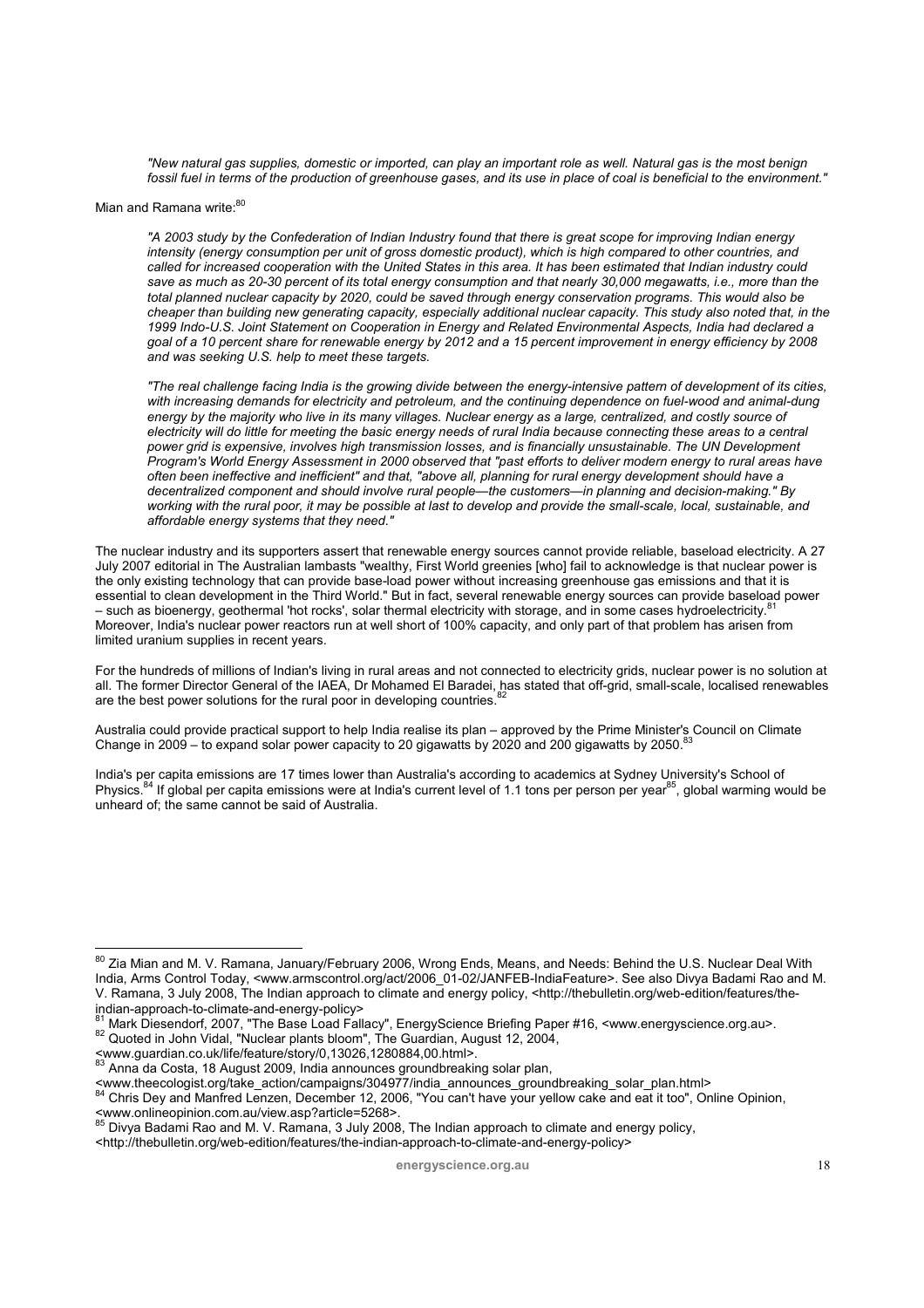# **9. PULLING THE THREADS TOGETHER − CONSIDERATIONS FOR AUSTRALIA**

The decision on Australian uranium exports to India needs to factor in the history of the US-India deal and subsequent developments.

The damage done to the NPT by the US-India deal (and now China and Pakistan) will, to a large extent, unfold regardless of Australia's decision on uranium exports. There is however some potential for Australia to play a positive role − in conjunction with like-minded states − by upholding the principle that non-NPT states are excluded from civil nuclear trade.

Conversely, there is no potential to secure non-proliferation or disarmament concessions from India in the context of negotiations over uranium sales. That can be said categorically given that no concessions were given by India during the US-India negotiations (or related negotiations with the NSG and the IAEA).

A shortage of uranium has limited the operation of India's power reactors at various stages in recent years and uranium supply<br>was a significant constraint to the expansion of nuclear power.<sup>86</sup> Theoretically, Australia mi securing significant concessions from India in exchange for an agreement to supply uranium. In practice, however, the argument does not hold up. The US was certainly in a strong bargaining position but won no concessions from India. Moreover, India's uranium 'crunch' has eased with uranium imports and import agreements following the US-India deal.<sup>8</sup>

Ron Huisken, of the Strategic and Defence Studies Centre at the ANU, argued in 2006 that Australian support for the US-India deal and permitting uranium exports to India could have these components<sup>88</sup>.

\* Pressing the US to reaffirm the article of the NPT that enjoins the nuclear weapon states to negotiate effective measures relating to nuclear disarmament;

\* Signalling a renewed determination to conclude the Fissile Material Cut-off Treaty (FMCT); and

\* Seeking "a global consensus to construct one or more internationally-owned and operated facilities for the production of fissile material for peaceful purposes."

It is worth revising Huisken's proposal in light of intervening events:

The opportunity to win concessions from the US has come and gone, with no positive outcomes achieved (and none attempted).

\* India's 'support' for an FMCT is as conditional as ever, while Pakistan played a blocking role in the Conference on Disarmament in 2009, thus frustrating progress on a FMCT. Attempts to secure concessions from India regarding fissile material production during the US-India negotiations were unsuccessful and there is no prospect of Australia securing such concessions during negotiations over uranium supply.

\* International ownership and operation of sensitive nuclear fuel cycle facilities is a worthy aim (compared to the alternative of national ownership). However it is difficult to see how an Australian-Indian uranium deal would or could facilitate such an outcome, and near-impossible to imagine India agreeing to any proposal which undermined national control of its nuclear program.

A 2007 Lowy Institute policy brief by ANU academic Ron Walker proposes a grand bargain in which uranium exports are tied to joint efforts to 'update' the NPT, negative security assurances, some reforms in the 'peaceful energy' sector (e.g. multilateralisation of the nuclear fuel cycle), and some disarmament-related commitments (falling well short of a commitment to disarm).<sup>89</sup> It is a thoughtful paper. Yet, in light of the 2008 US-India deal, there is no prospect of Australia securing any concessions. A much more likely outcome is that a decision to permit Australian uranium sales to India would be accompanied by sham, non-binding commitments − yet another non-binding 'commitment' to refrain from weapons testing, for example, or an agreement to apply 'strict' (read: tokenistic) safeguards to Australian uranium.

It was widely and incorrectly reported that the 2009 report of the Australian-led International Commission on Nuclear Nonproliferation and Disarmament had given a 'green light' to uranium sales to India. However the ICNND set down conditions which were not met by the US-India deal and could not be achieved during any future negotiations between Australia and India. The ICNND argued that civil nuclear trade with India, Pakistan and Israel should be allowed "provided they satisfy strong objective criteria demonstrating commitment to disarmament and non-proliferation, and sign up to specific future commitments

- <www.fissilematerials.org/ipfm/pages\_us\_en/blog/blog/blog.php?onepost=1&post\_id=6> 87 World Nuclear Association, 12 October 2010, Uranium imports boost Indian reactor output, <www.world-nuclearnews.org/NP-Uranium\_imports\_boost\_Indian\_reactor\_output-1210104.html>. World Nuclear Association, October 2010,<br>Nuclear Power in India, <www.world-nuclear.org/info/inf53.html>.
- 

 $^{86}$  Zia Mian and M. V. Ramana, January/February 2006, Wrong Ends, Means, and Needs: Behind the U.S. Nuclear Deal With India, Arms Control Today, <www.armscontrol.org/act/2006\_01-02/JANFEB-IndiaFeature>. See also M. V. Ramana, 2007, India: Living Beyond its Nuclear Means,<br><www.fissilematerials.org/ipfm/pages us en/blog/blog/blog.php?onepost=1&post id=6>

<sup>&</sup>lt;sup>88</sup> Ron Huisken, 2006, Uranium sales to India: What should Australia's price be?,<br><www.nautilus.org/publications/essays/apsnet/policy-forum/2006/0612a-huisken.html>

www.nautilus.org.publications/essays/approxipancy-forum-accessive computations/<br>89 Ron Walker, 2007, Uranium for India: Avoiding the Pitfalls, <www.lowyinstitute.org/Publication.asp?pid=588>.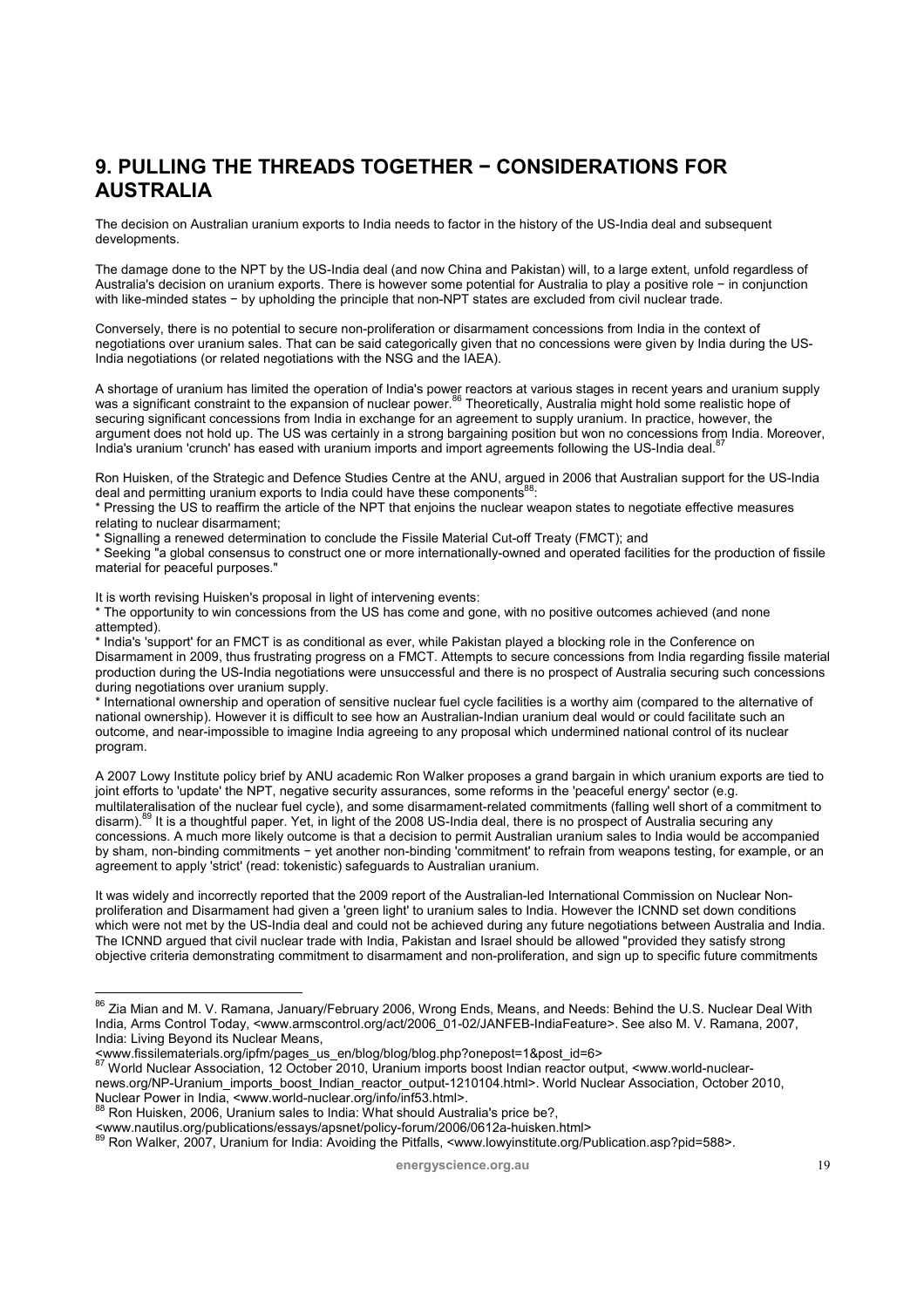in this respect."<sup>90</sup> The ICNND report mentions "centrally important" parallel instruments like the CTBT and FMCT that India, Pakistan and Israel could sign and ratify. The report notes that the US-India deal sets a "very unfortunate precedent" in its failure to require India to meet objective criteria such as CTBT and FMCT ratification.

In its 5 July 2010 Vienna Communiqué, the ICNND states: "One unique contribution of the Commission not available to the NPT parties in preparation for the Review Conference was outreach to the non-NPT states (India, Pakistan and Israel), making the case – if their early membership of the NPT itself could not be secured – for their participation in parallel instruments and arrangements which apply equivalent non-proliferation and disarmament obligations (see Commission Recommendations 17- 19). But the Commission reaffirms its concerns about the terms of the exemption approved by the Nuclear Suppliers Group for India's nuclear programs, which did not require a strong new commitment to disarmament and non-proliferation objectives and measures. Its view remains that any future supply to non-NPT countries be on condition at least that the receiving state not conduct any nuclear test and implement a moratorium on the production of fissile material for weapon purposes pending the entry into force of a fissile material production ban."

Rory Medcalf, the Lowy Institute's program director for international security, promotes uranium sales to India on the grounds that: "Australia has to be more actively engaged in the civil nuclear energy revival globally if we are going to be a credible player<br>in the non-proliferation environment."<sup>92</sup> However it is a curious logic to argue that u non-proliferation regime − is a necessary step towards strengthening that regime. Undermining the NPT would more likely undermine Australia's credibility in nuclear non-proliferation fora.

The claim that Australia should sell uranium to India because of India's 'strategic importance' ignore the strategic importance of Pakistan (which resents the preferential treatment given to India), the strategic importance of regional stability, and the strategic importance of the global nuclear non-proliferation regime. Proponents claim the NPT is flawed and anachronistic − but they have put forward no serious proposals for an alternative global non-proliferation system of equal or greater merit, nor have they explained the logic of further weakening an already flawed non-proliferation and disarmament regime as a logical or necessary step towards the establishment of an alternative system.

#### **Safeguards**

 $\overline{a}$ 

There is no potential to secure non-proliferation or disarmament concessions from India in the context of uranium negotiations. Nor is there any possibility of strict safeguards being applied to monitor Australian uranium exports to India. India's safeguards agreement with the IAEA leaves a great deal to be desired − safeguards will be tokenistic and in any case they apply only to that part of the nuclear program that India considers surplus to its military 'requirements'. Nor is there any restraint on India building new, unsafeguarded reactors or other facilities for its weapons program.

Even in the unlikely event that a rigorous safeguards regime provided confidence that Australian uranium was not used in India's weapons program, that would in no way undo the damage done to the NPT by opening up civil nuclear trade with non-NPT states. Nor would a rigorous safeguards regime address another key problem: uranium exports to India freeing up domestic reserves for weapons production.

#### **Economic and environmental considerations**

Some simple calculations give the lie to claims that permitting uranium sales to India would generate windfall profits: \* If Australia supplied 20% of India's current uranium demand, uranium exports would increase by 1.8% above the 2008/09 figure.

\* If all reactors under construction or planned in India come to fruition, Australia's uranium exports would increase by 10% compared to the 2008/09 export figure.

\* Even if we make the heroic assumption that all 'proposed' reactors in India reach fruition, Australia's uranium exports would increase by 8.5−11% above the Australian Uranium Association's estimate of total exports in 2030.

Australian uranium sales to India have been promoted on the grounds that an expansion of nuclear power would reduce reliance on coal fired plants and thus reduce greenhouse emissions. That argument was always contestable − India's planned nuclear expansion could easily be replaced with a more systematic pursuit of energy conservation and renewable energy sources. The argument is even more dubious now that a number of countries are now supplying India with uranium in the wake of the US-India deal. India has little or no need for Australian uranium, certainly in the short term. India continues to press the Australian Government to reverse its policy because a uranium supply agreement which imposed no meaningful disarmament conditions on India would further legitimise and entrench India's nuclear weapons program.

Some proponents of uranium sales to India argue that a reversal of the current prohibition would give Australia considerable leverage in international climate change negotiations. There is no rationale or basis for these claims. There is no reason to

 $90$  International Commission on Nuclear Non-proliferation and Disarmament, 2009, Eliminating Nuclear Threats, A Practical Agenda for Global Policymakers, <www.icnnd.org><br><sup>91</sup> <www.icnnd.org/Pages/100705 vienna communique.aspx>

<sup>92</sup> Mark Davis and Jonathan Pearlman, 16 December 2009, Commission points way for uranium sales,

<sup>&</sup>lt;www.smh.com.au/national/commission-points-way-for-uranium-sales-20091215-kunu.html>